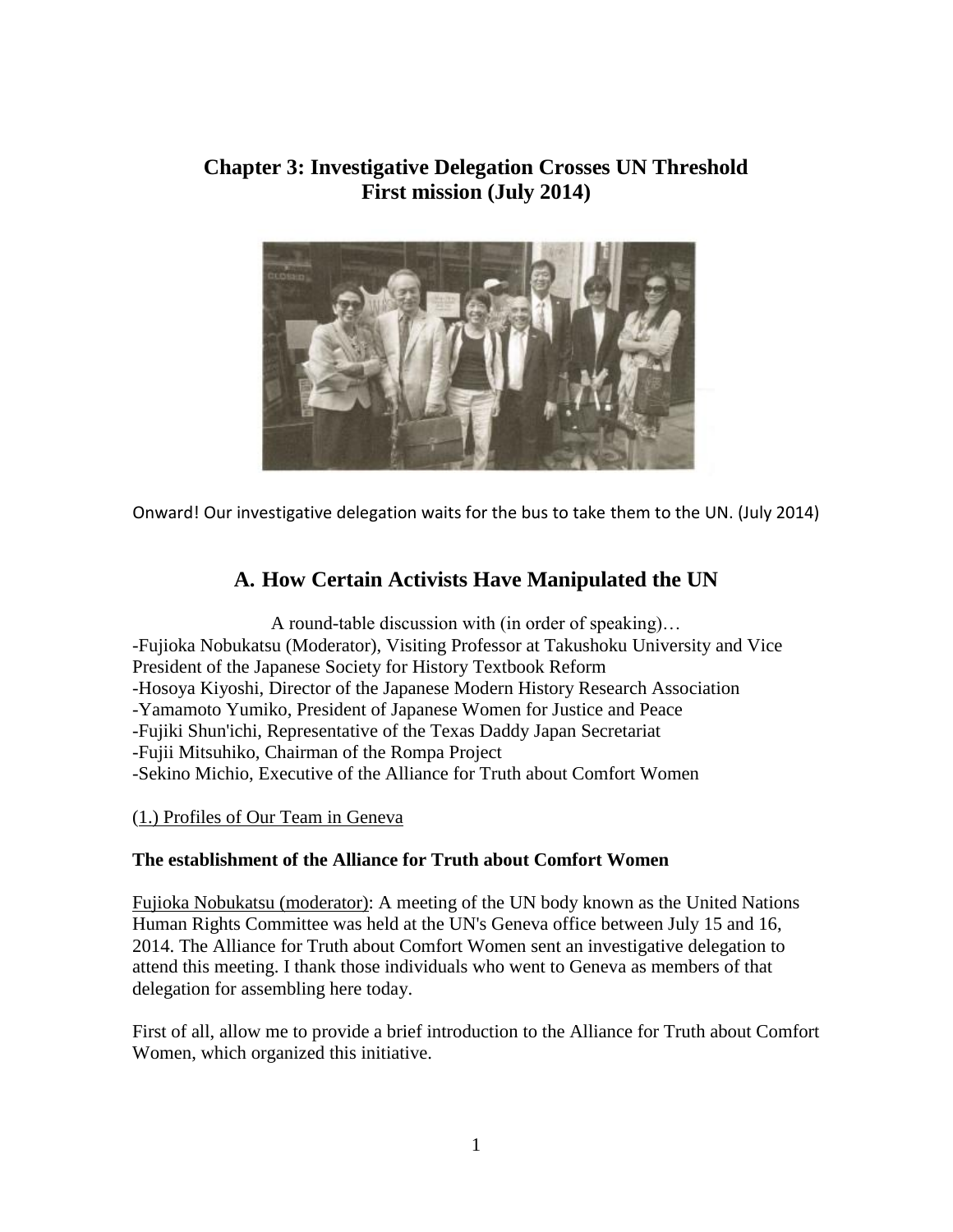The comfort women problem, which was originally manufactured in the 1990s as a means to bash Japan, escalated in an unexpected way after 2010. A comfort woman statue was set up directly across the street in front of the Japanese embassy in Seoul, South Korea. That was on December 14, 2011.

In the United States as well, similar comfort women statues were erected in front of various places such as public libraries. The ones promoting this campaign were Koreans living in the Mr. Fujioka Nobukatsu United States, supported behind-the-scenes



by the Global Alliance for Preserving the History of WWII in Asia, an anti-Japanese organization formed by Chinese residents of America.

A representative example was the comfort woman statue set up in Glendale, a suburb of Los Angeles. On July 9, 2013, the city council held a public hearing on the pros and cons of erecting a comfort woman statue. Although many Japanese citizens were present to speak, the five-member council approved the statue's construction on the same day over their pleas.

To Japanese sensibilities, the campaign seemed intent on attacking and demeaning Japan and to bring shame on both themselves and their country. However, the Koreans seemed to have no such concept of shame, and they continued their campaign of building new statues and monuments to the comfort women, not just in Glendale, but in many other parts of the United States.

A great many Japanese organizations appeared on the scene to come to grips with the comfort women problem, and a palatable sense of crisis led them increasingly to try to tackle the problem more effectively by forming a sort of umbrella organization to strengthen information sharing and mutual assistance for the uncoordinated activities being undertaken by each group.

This is how the Alliance for Truth about Comfort Women came into being on July 29, 2013. Fourteen groups joined this organization. As their representative, they chose diplomatic commentator Kase Hideaki.

The Alliance for Truth is not organized in a top-down manner. Any groups or individuals wanting to protect Japan's honor in the comfort women dispute may join and all cooperate on an equal basis. The autonomy of its constituent groups is never violated. The Alliance's secretariat set itself up in the offices of the Japanese Society for History Textbook Reform.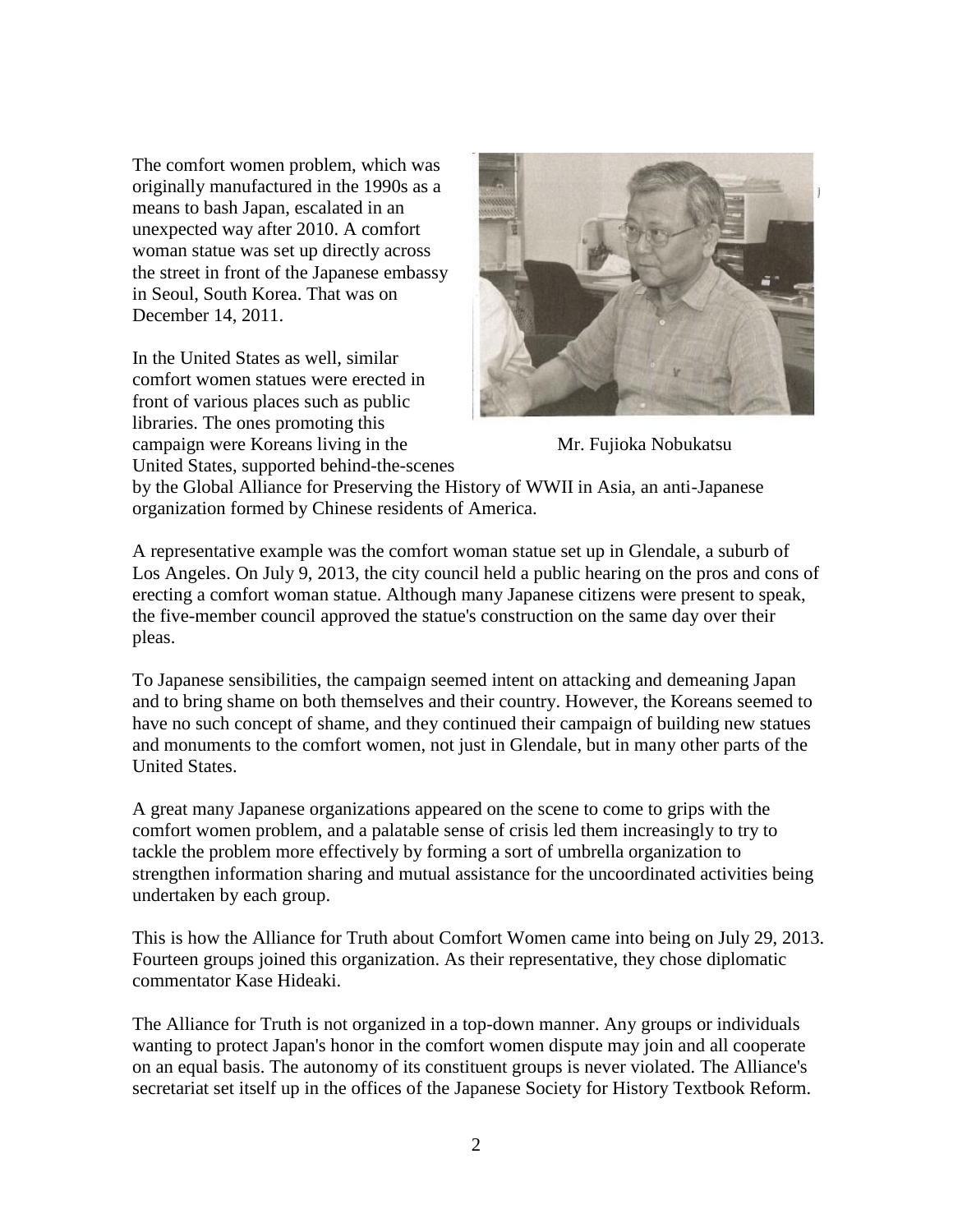This latter group, which was formed in response to the inclusion of the comfort women in history textbooks, has been confronting this issue for a long time.

### **Hosoya Kiyoshi and his proposal to go to the UN and redeem Japan**

Fujioka: However, it was the United Nations that created and disseminated the notion that the comfort women were sex slaves. To this day, the UN continues to make one unjust "recommendation" after another to the government of Japan. The *Asahi Shimbun* and other newspapers extensively covered these "recommendations", which served to brainwash those Japanese people under the spell of a UN delusion.

Therefore, I had long understood this problem and thought to myself, "Are there any conservative UN activists?" Following the establishment of the Alliance for Truth about Comfort Women, I happened to meet just such a man.

That man was Hosoya Kiyoshi.

When I heard that Mr. Hosoya had attended meetings of the UN committee in Geneva, I asked if he could spare some of his time to tell his story before the executive board of the Alliance for Truth. He did so on April 25, 2014.

As he spoke, we learned that the UN Human Rights Committee, which held a session concerning Japan once every six years, was to meet in July of that year. This time, I thought, we should send a Mr. Hosoya Kiyoshi. delegation of our own. When I suggested this



to the executive board, there were some who were hesitant or who felt that it would be premature. Nonetheless, I believed firmly that private citizens needed to strike while the iron was hot.

Up to that point, only left-wing NGOs had presented themselves before the United Nations. Why only left-wing groups? We needed to find a way to fight back against leftist activism at the UN. We had the will, so to speak, but not yet a way. We lacked knowledge and information, and also experience, of how things worked on an international level. Just when I had thought that no man with the skills necessary to confront this problem would step forward, I met Mr. Hosoya. This was the chance we had been waiting for.

Mr. Hosoya, would you please do us the honor of discussing your reason behind the trips to the UN?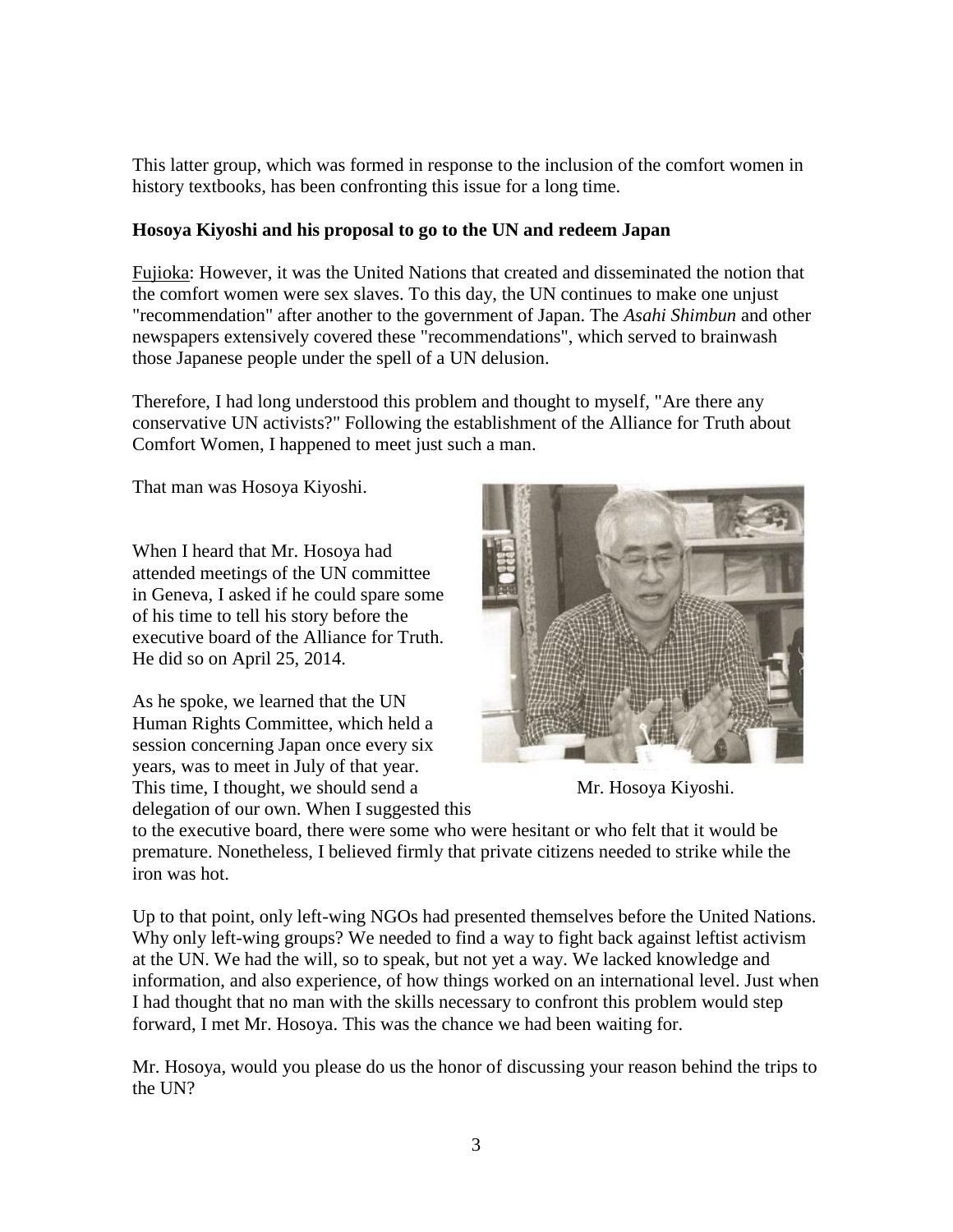Hosoya Kiyoshi: I used to handle factory operations and business development overseas for a private company. During the same period, I was studying modern history at the Open University of Japan School of Graduate Studies. I was always juggling my time between these two things, even writing essays while on business trips! In 2009, I retired early and joined an organization called the World Congress of Families, which was led by Ms. Okamoto Akiko. This was my first foray into conservative activism. The World Congress of Families held consultative status with the United Nations Economic and Social Council, making it one of the very few "conservative" NGOs holding consultative status with any UN body. I have been to the UN two times since 2010 for NGO activities concerned with discrimination against women and problems of the family. Most of our work related to an investigation being carried out by the UN Committee on the Rights of the Child. It was these experiences that gave me the idea of going to the UN to redeem Japan on the matter of the comfort women.

However, this valuable conservative NGO ultimately broke up.

Fujioka: Why did it break up?

Hosoya: Because there were some who felt it was impertinent that we should be making recommendations to the UN, and disagreements broke out. Another reason was what might be called "UN worship".

## **Hosoya Kiyoshi was born in 1949 in Hitachi, Ibaraki Prefecture. He graduated from Waseda University School of Commerce and completed a postgraduate academic program at the Open University of Japan. He worked overseas with a factory construction firm where he was in charge of operations and business and project development inside and outside Japan. Since 2008, he has served as a lecturer in international business at a variety of vocational schools. He is also the Director of the Japanese Modern History Research Association, a private organization.**

Hosoya: At a conference planned by that NGO, we invited Yamamoto Yumiko to speak on the subject of "Why did the comfort women problem spread to the United States?"

Fujioka: I see, so that's when you began cooperating with Ms. Yamamoto, right? Ms. Yamamoto, were you the first person to get on board with his plan to send a delegation of conservatives to Geneva?

Yamamoto Yumiko: That's right. I had caught wind of Hosoya's plan to go to Geneva in advance. [laughter]

#### **Yamamoto Yumiko, the President of Japanese Women for Justice and Peace: The roar of a Japanese woman**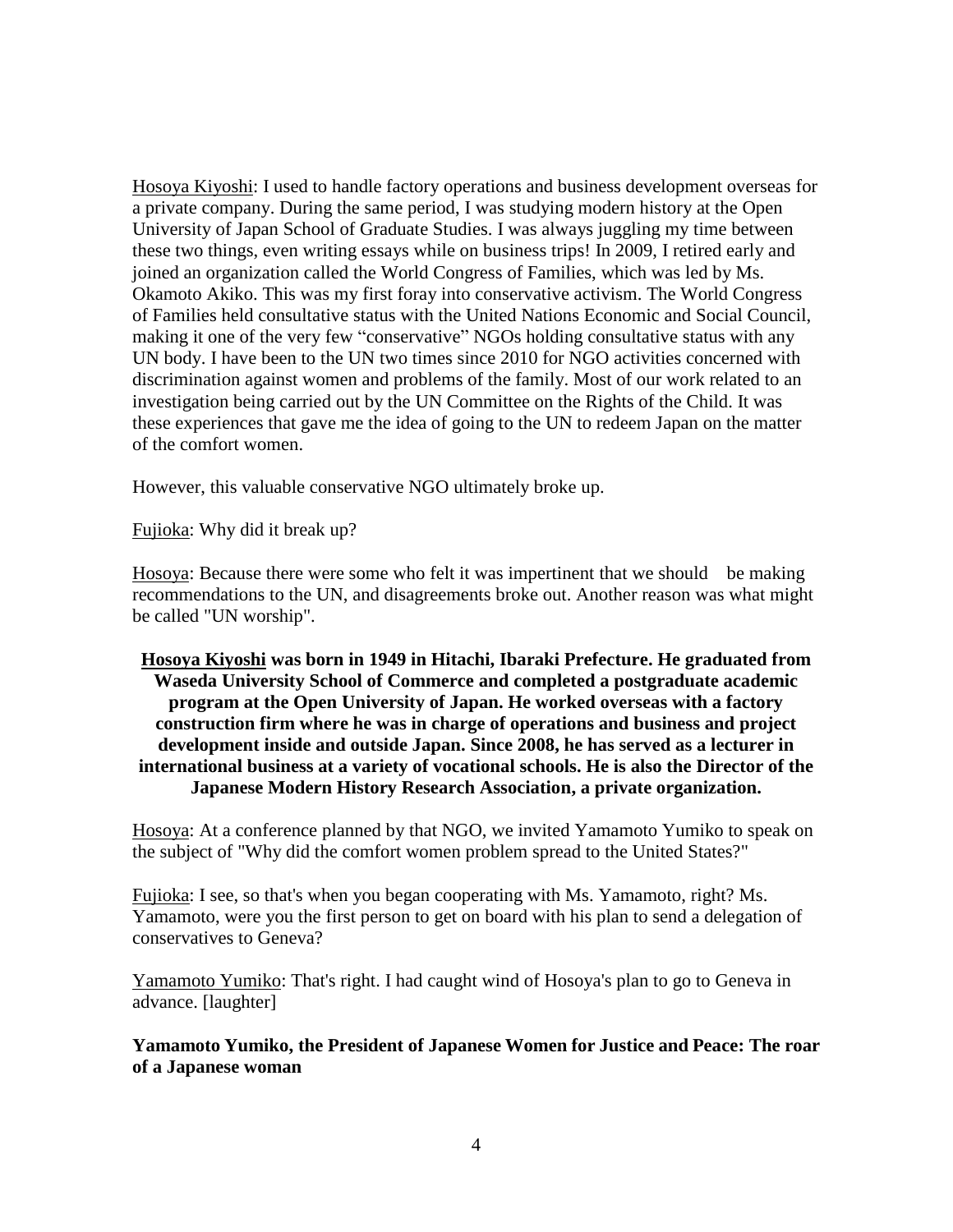Fujioka: I met Ms. Yamamoto Yumiko for the first time when I was asked to make a brief statement before a gathering being held at the Diet Members' Office Building on November 6, 2012. A great many Diet members attended this gathering, and the meeting hall was packed.

Because of the special nature of the comfort women problem, I had begun to think that a statement made by a woman would be ten times as persuasive as statements made by a man. Therefore, when Ms. Yamamoto delivered such a forceful speech, I felt an overwhelming sense of gratitude. The appearance of such a person, of such a woman, I thought to myself, was a manifestation of the hidden strength of the Japanese people. I was immediately convinced that Ms. Yamamoto would be a great asset to us in the future.

Ms. Yamamoto, please tell us what motivated you to go to the United Nations.

Yamamoto: I am neither a journalist, nor, of course, a politician. From my standpoint as an ordinary woman, there were two things that were important to me.

One was the repeal of the pro-comfort women declarations released by various local governments in Japan. The other was to make an appeal to the United Nations. The proposal to form an investigative delegation could have realized both of my objectives. I definitely wanted to go to Geneva, and so I agreed to lead the delegation.

Fujioka: This was how Ms. Yamamoto became the leading delegate, and Hosoya became executive director.



Ms. Yamamoto Yumiko.

**Yamamoto Yumiko is a housewife and an alumni of Sophia University. While volunteering for conservative groups, she came to believe that women should be more involved in dealing with the comfort women problem. In 2011, she founded the activist group Japanese Women for Justice and Peace and took charge of its operations. The website of Japanese Women for Justice and Peace (http://nadesiko-action.org) conveys news on the latest developments taking place in the English-speaking world and also mounts energetic web-based campaigns, including transmission of information around the world, petition drives, and systematic e-mailing of public agencies. The website is a valuable source of information to many people and has become highly influential. It was Ms. Yamamoto who notified people in Australia about the**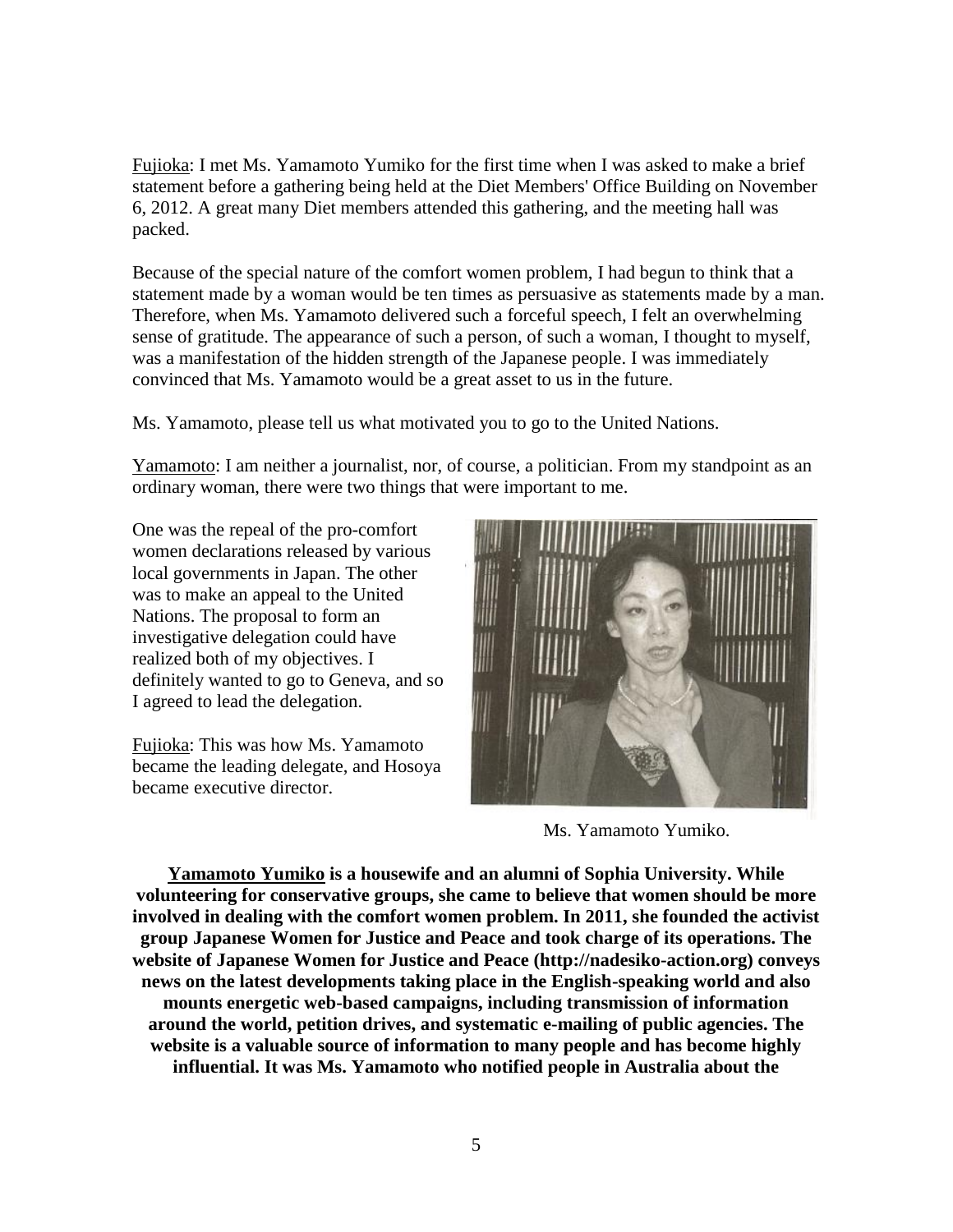#### **circumstances of the comfort women problem in that country. Ms. Yamamoto is also a staff member of The Global Alliance for Historical Truth, a nonprofit corporation.**

#### **Fujiki Shun'ichi, the creator of "Texas Daddy"**

Fujioka: Next up is Fujiki Shun'ichi of the Texas Daddy Japan Secretariat. "Texas Daddy" is an Internet personality promoted by Fujiki.

Fujiki Shun'ichi: Tony Marano was interested in the Sea Shepherd problem and dealt with it in videos that he posted online. I made Japanese-subtitled versions of his videos and uploaded them, without his permission of course! [laughs]

I have been in contact with Tony since around 2009. Before long, we brought up the possibility of inviting him to Japan. Tony told me, "I was invited to Japan just before your invitation!" Tony explained to me that two weeks later he had still not received any word from the people who had invited him, and that he was angry that he had whole-heartedly trusted them. I told him, "We'll pay for your expenses, so please come." That was in March 2011. The 2011 earthquake and tsunami occurred right before he was scheduled to arrive.



Mr. Fujiki Shun'ichi.

**Texas Daddy's real name is Tony Marano. He is a good-natured Italian-American, sixty-seven years of age, living in Texas. He attracted attention through his commentaries on Youtube and** *Nico Nico Douga***, and because he lives in Texas, he was given the nickname "Texas Daddy". After reaching the mandatory age of retirement, Tony partook in hobbies, including photography and sending articles to newspapers. In due course, he made Youtube videos. Texas Daddy's commentaries have encouraged and entertained his Japanese audience. He has also published several books that were translated into Japanese, including** *Tekisasu Oyaji Enzetsushu* **[***Collected Speeches of Texas Daddy***], which utilizes current events to aid in learning the English language.**

**Fujiki Shun'ichi was born in 1964. At the age of twenty-four, he started an electronics manufacturing firm, and engaged in the business of selling audio equipment, car parts, plant exports, and other products for twenty-seven years. Eighteen years ago, he became involved in conservative activism with the aim of spreading awareness of the**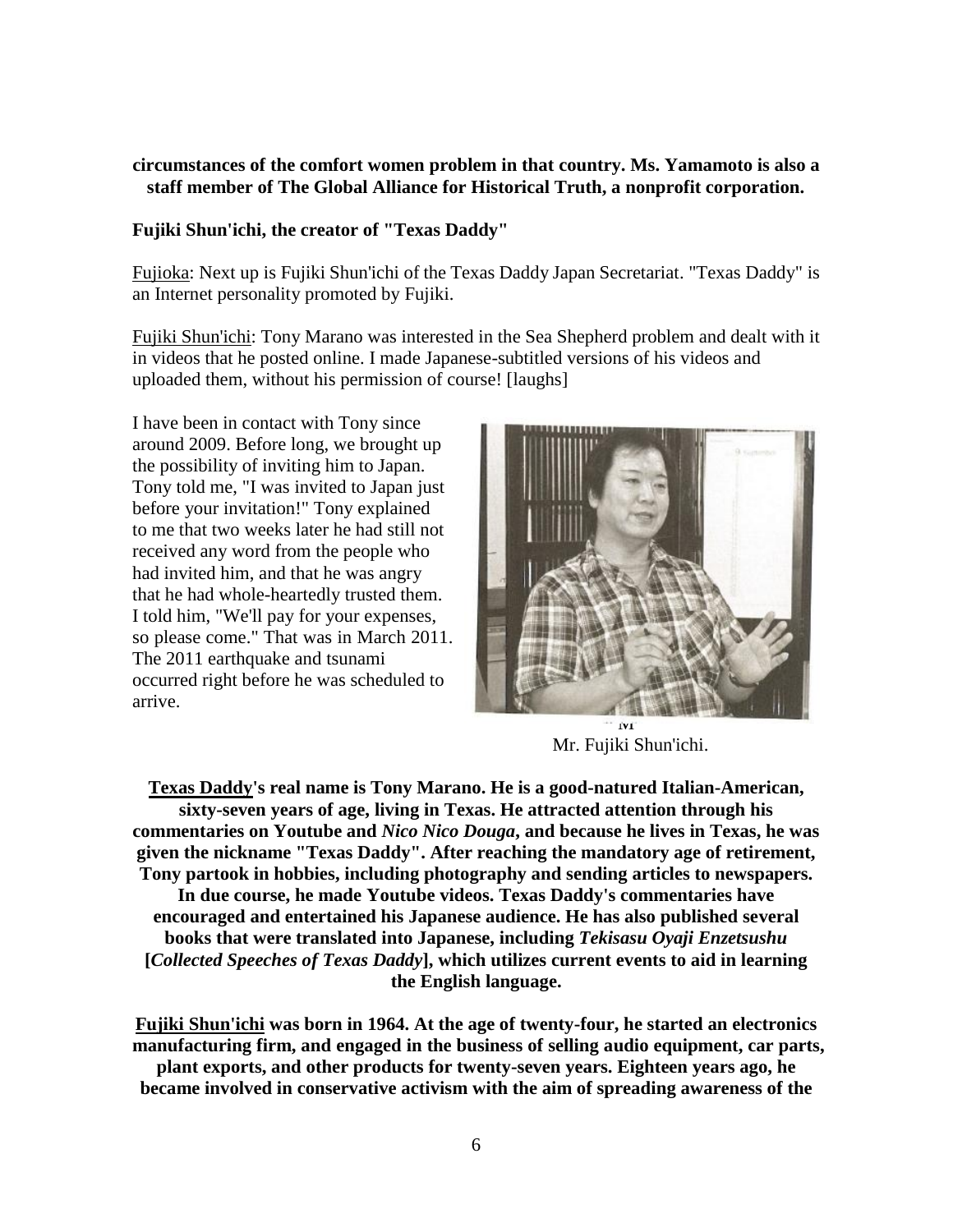### **greatness of the Japanese people. In 2010, he founded the Texas Daddy Japan Secretariat. As an avid student of international affairs, he has given commentary on television, radio, and the Internet.**

Fujioka: Mr. Fujiki, please introduce yourself briefly.

Fujiki: Due to my work as a trader, I have been overseas since the age of twenty-two. The people in Southeast Asia are entirely pro-Japanese, and Koreans were not all anti-Japanese back then. When I was responsible for business in Europe, I travelled to the EU, but when I showed my red-colored Japanese passport at customs, the customs official did not even check the photograph. I thought this was unusual, so I asked him with a smile, "Is it okay that you didn't take a good look? I might be a terrorist, right?"

The customs official answered me, "No Japanese citizen has ever committed a crime in this country." The Europeans thought very highly of the trustworthiness of Japanese people. It was completely different from the image I had been taught in school about the Japanese being a people responsible for starting an atrocious war. I learned that Japan was in fact a good country.

Fujioka: That's quite a heartwarming story! Mr. Fujiki, what was it that first got you involved in conservative activism?

Fujiki: When I looked at conservative activism, I saw many people delivering their message, but the audiences were tiny. Even the fabricated tales regarding the comfort women problem were known only to scholars and news junkies. [laughs] I wondered how we could get our message out to more people, and that's when I thought of using "Texas Daddy's" style.

Fujioka: What a wonderful idea that was!

## **Fujii Mitsuhiko, fearless leader of the comic book group Rompa Project**

Fujioka: I would like Mr. Fujii of Rompa Project to speak next.

Fujii Mitsuhiko: Until August 14, 2013, I was just a businessman with no interest in conservative activism. Thanks to my father's influence, I read a book by Takemura Ken'ichi and Watanabe Shoichi, and it greatly impressed me. [laughs]

I learned about the comfort women problem, which I found to be a bizarre issue concocted in Korea with the full backing of the government. Just like Mr. Fujiki, I wanted people to pay more attention to this issue, and that is how I came up with the idea of using comics.

Fujioka: Do you draw comics?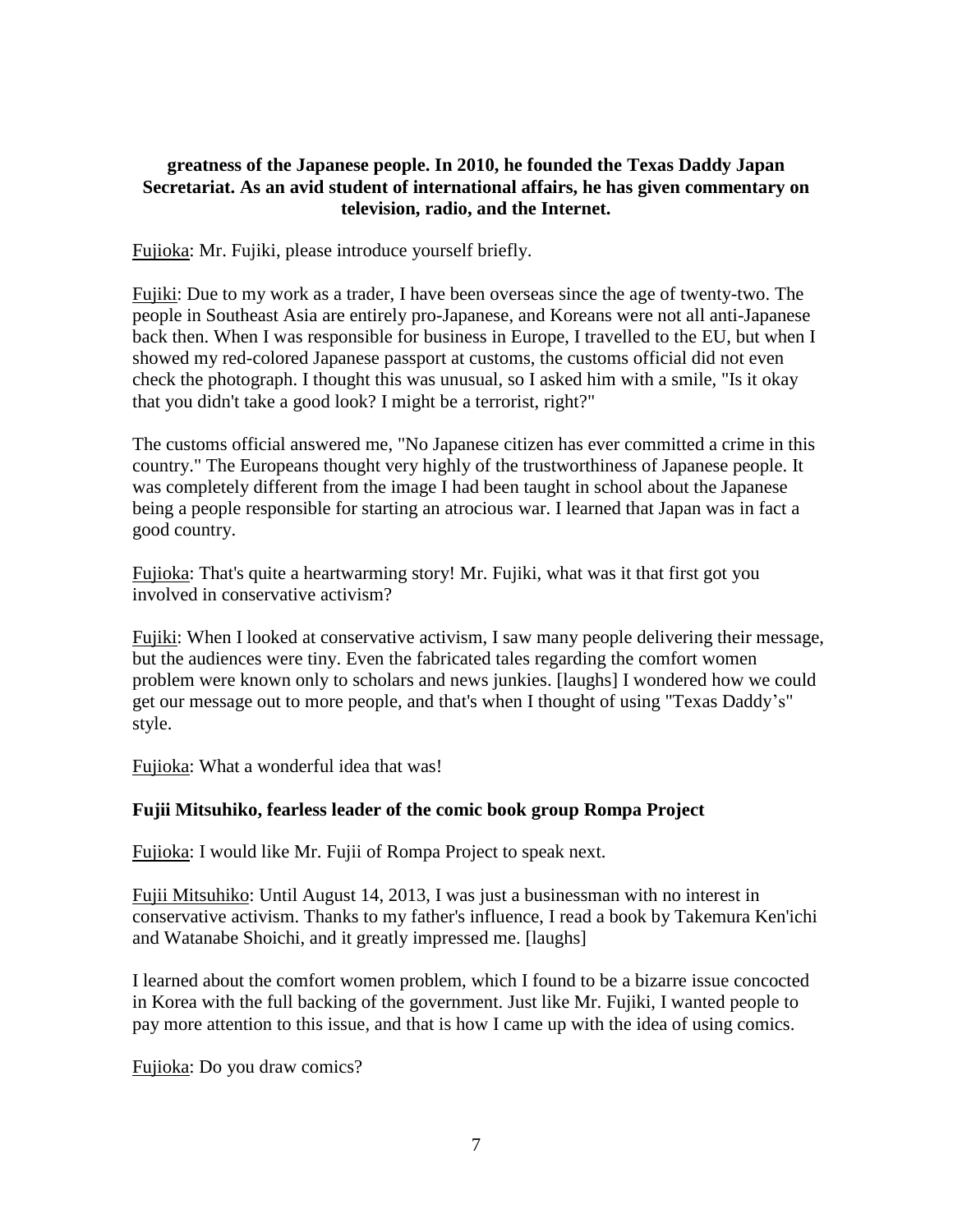Fujii: I don't draw the pictures. I'm in charge of writing. I work with a genre called "advertisement comics". I produce comic ads explaining various things such as medical subjects.

Fujioka: Yes, comics are easy to understand.

Fujii: My interaction with Mr. Fujiki started in January, 2014, at the Angoulême International Comics Festival that was held in France. The goal of the Rompa Project is to capture the conservative market, said to be a market

share of "two percent," and potential customers Mr. Fujii Mitsuhiko. situated around this market.





For people involved in advertising and marketing like myself, the "two percent" mark is a challenge that we want to beat to increase our market share.

## **Fujii Mitsuhiko is a management consultant and the Chairman of the Rompa Project. He was born in 1972 in Fukuoka Prefecture. Following his graduation from Aoyama Gakuin University, he worked at a large restaurant, an IT firm, and software businesses before becoming independent in 2003. In August 2013, he began activism and spoke out, most notably in a project to spread awareness of the comfort women problem overseas through comic strips. He has also been involved in organizing lectures and producing and hosting conservative programs on FM radio and on the Internet.**

#### **Sekino Michio, a businessman who mastered the art of debating**

Fujioka: Last but not least is Mr. Sekino Michio, who had an unusual experience in Geneva. All the other members of the investigative delegation were expelled from the conference room by UN staff members in collusion with left-wing groups, but Mr. Sekino continued to calmly observe the meeting without ever being noticed. [laughs]

Sekino Michio: My father was a sailor in the Japanese Navy for a time, so I have had an interest since my student days in the Tokyo "War Crimes" Trials and the constitution of Japan. Nonetheless, because engineering was my true calling, I never partook in any political activities. From the 1970s, I was responsible for matters concerning international law due to the repercussions on Japan of America's Clean Air Act, the so-called Muskie Act. My experiences working overseas gave me a real understanding of the need to be legally minded.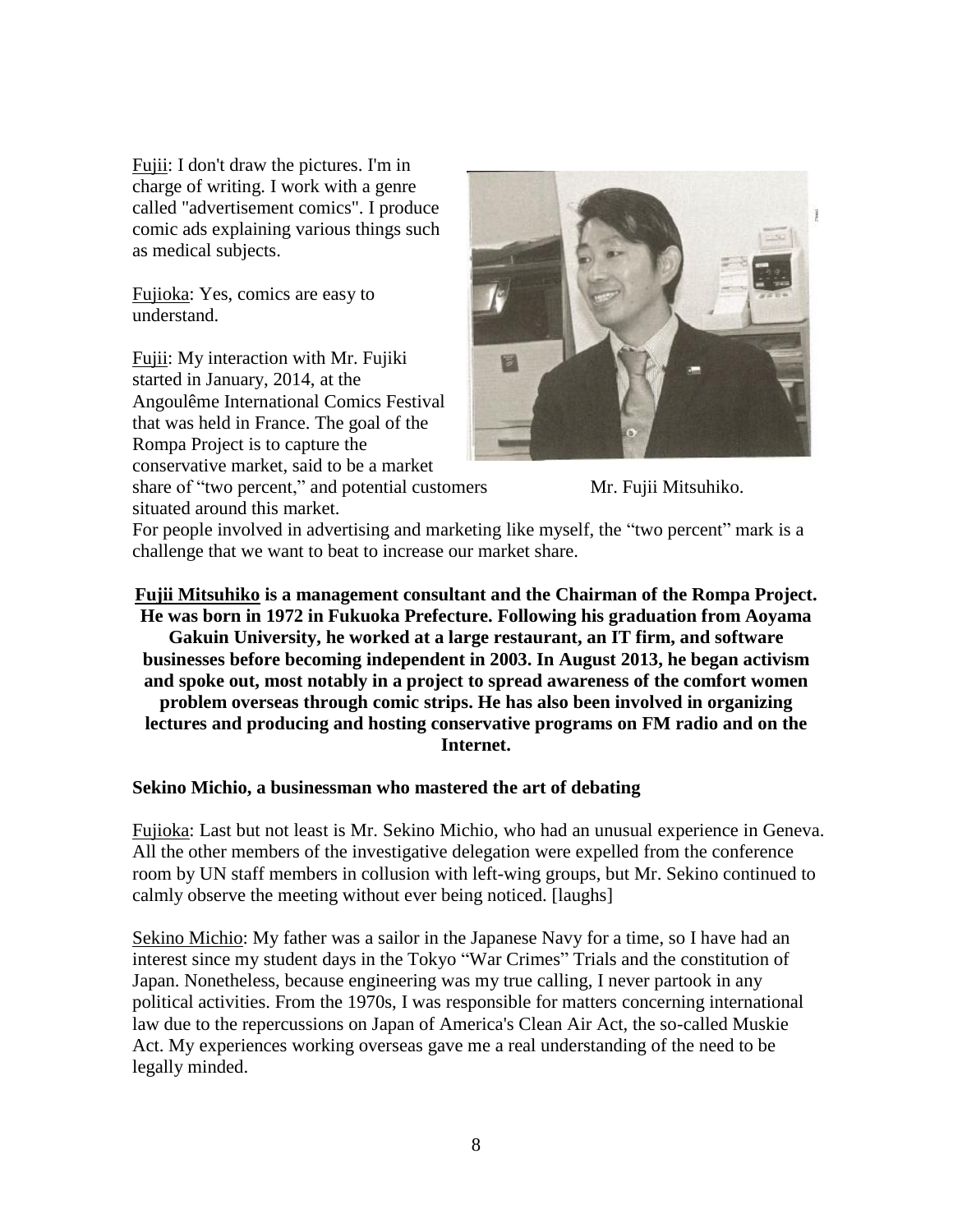When I was posted in France, I learned the art of debating. If they didn't argue with you, nothing would get done. They would say, "Be quiet! Listen to me!", and wouldn't hear anyone else out. I quit my corporate job in 2001, and my last overseas posting was in the United States. After that, I did business translations.

I had but one motivation for my work with conservative groups. I felt that Japan in its current state was an embarrassment to my ancestors and my grandchildren.



Mr. Sekino Michio.

**Sekino Michio is a researcher of modern history. He was born in 1939 in Kamakura. He graduated from the University of Tokyo, Faculty of Engineering, Department of Aeronautics. He worked overseas with an automotive manufacturing firm for seventeen years and acquired an interest in comparative culture, the tangible and spiritual differences between nations. In 2013, Jiyusha published his booklet** *Nihonjin o Kuruwaseta Senno Kosaku* **[***The Brainwashing Operation that Robbed the Japanese of Their Sanity-WGIP***], which documented contemporary evidence concerning the US occupation army's War Guilt Information Program. He is also an enthusiastic member of the Japanese Society for History Textbook Reform.**

Fujioka: Now, I would like to indicate the process through which you all came together as the investigative delegation of the Alliance for Truth about Comfort Women. For starters, the Alliance for Truth decided that the core of the team would be Ms. Yamamoto, delegation leader, and Mr. Hosoya, executive director.

Fujii: Tony Marano, AKA Texas Daddy, and I accompanied the delegation. From the United States, we were also joined by Mera Koichi, who was suing to have the comfort woman statue in Glendale, California, removed.

Yamamoto: In addition to Executive Director Hosoya and I, the other delegates so graciously attending this round-table discussion are Sekino Michio, Fujiki Shun'ichi, and Fujii Mitsuhiko. Our team also included Hiromi Edwards, Shiraishi Chihiro, who lives in Geneva, Tony Marano, AKA Texas Daddy, Mera Koichi and his wife, Senba Akira, and Otsubo Akiko.

Fujioka: That means we sent a total of eleven people to Geneva.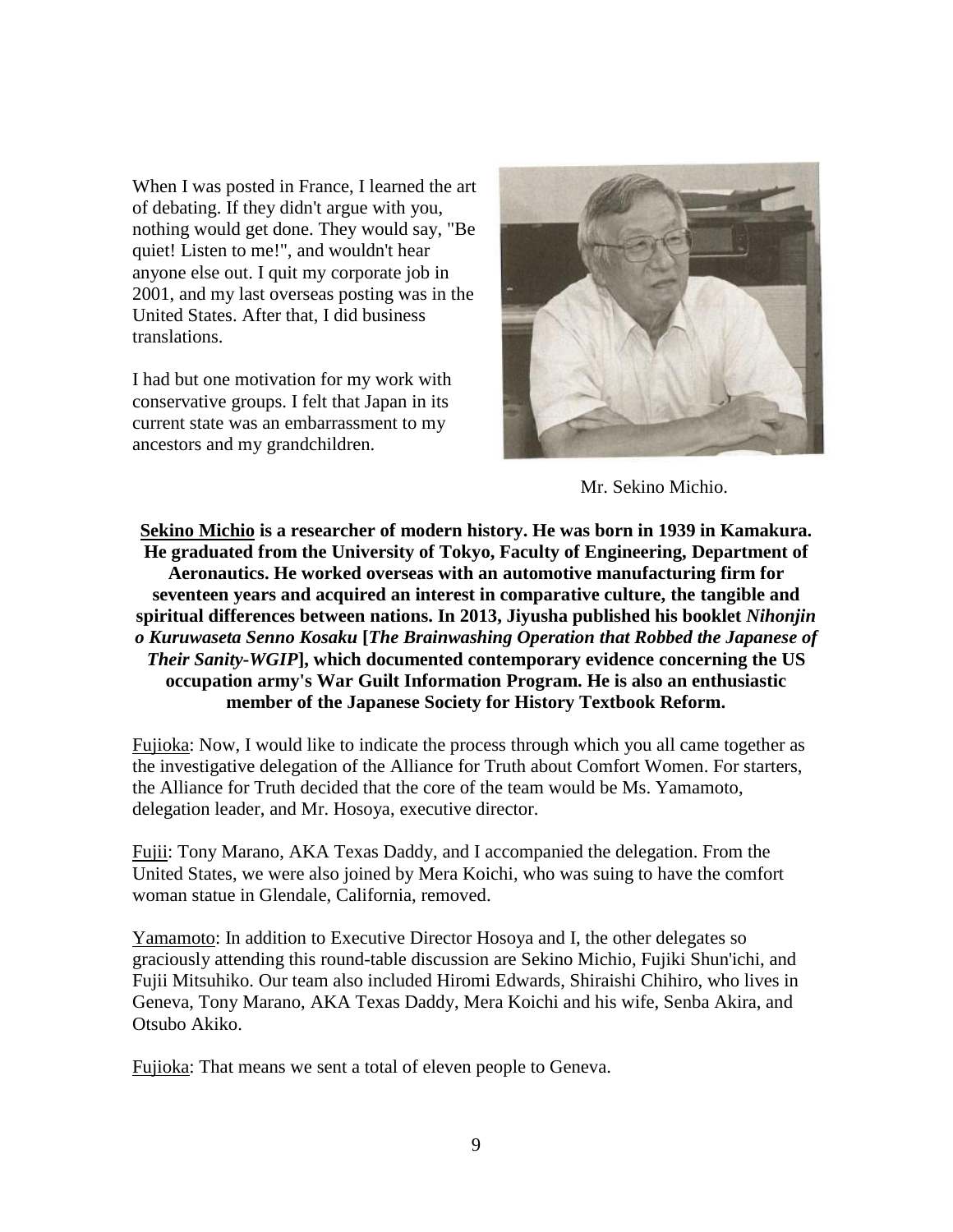Sekino: The fact that we have never done this sort of work at the UN before is, I think, a sign of conservative negligence.

Fujioka: It may have been negligence, but keep in mind that we simply did not know that this kind of activity was going on. To be honest, what Hosoya told the executive board in April 2014 was at first hard for me to grasp. [laughs]

Fujii: Indeed, even when I heard about this UN activism, it seemed like it would be too difficult an obstacle to overcome…

Fujioka: To sum up, each of the men and women who gathered in Geneva had a unique back-story and unique viewpoints.

## **A place for representatives of third world countries to bash Japan**

Fujioka: You reached your destination on July 14, 2014. What were your impressions of Geneva?

Fujiki: There were a lot of prostitutes near the hotel.

Sekino: In broad daylight…

Fujiki: Yeah, they were available 24/7! [laughs]

Fujioka: Prostitution is legal in years ago that catered to Japanese soldiers. It's ridiculous.



Europe. And yet, they are condemning The conference hall of the Geneva United legalized prostitution from seventy Nations Human Rights Committee in July, 2014.

Yamamoto: At the tea reception, it seemed like they were having fun abusing Japan.

Hosoya: It was pure hypocrisy.

Fujiki: It was actually just like a club. You can try participating in the Human Rights Committee, but the UN viewed the Committee as a venue of the third world. The Committee only serves the interests of countries that do not have a stable legal system or are unable to protect their own cultural treasures.

Fujioka: It could be said that the UN supports those countries that have not developed into true nation-states and acts as their savior.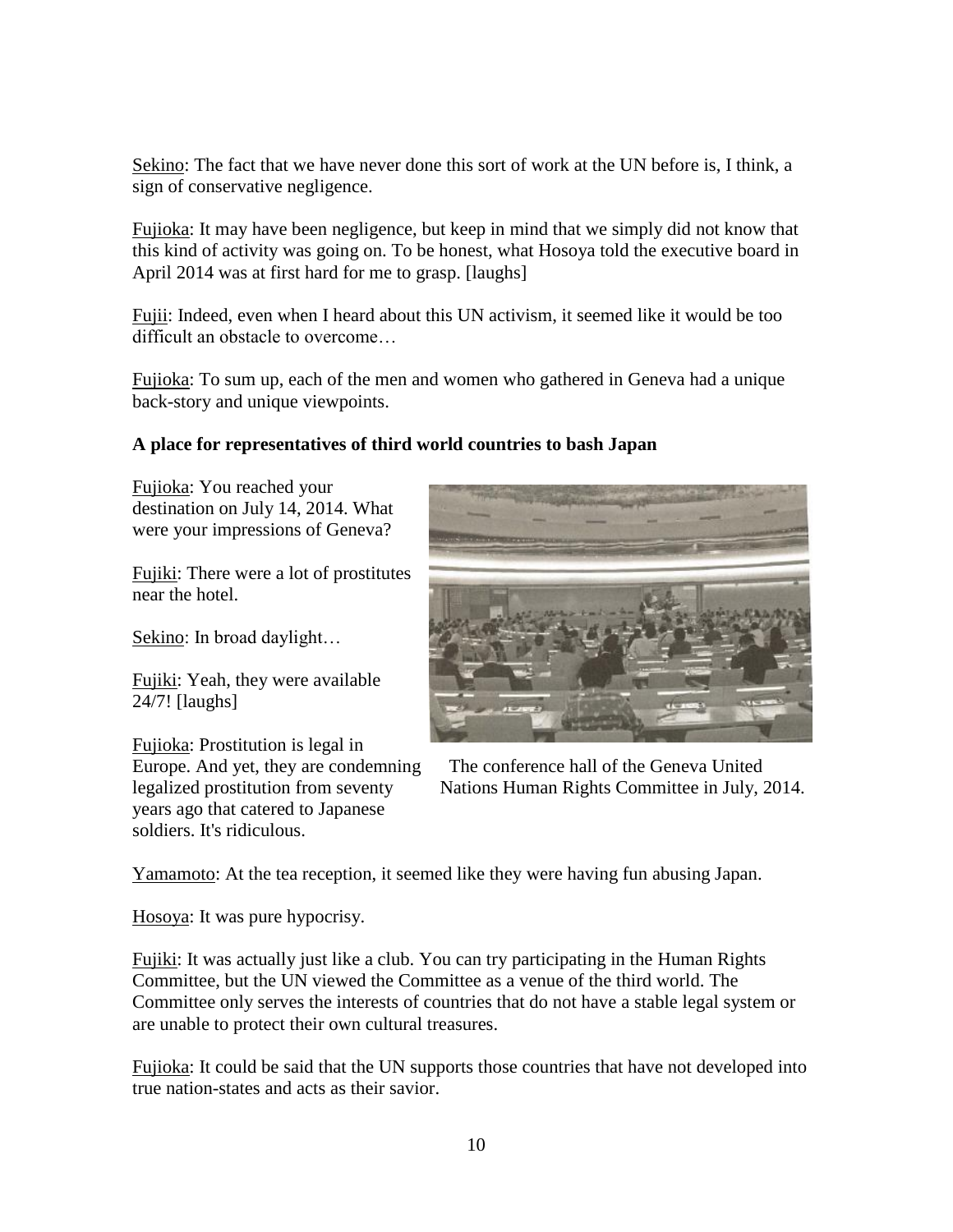Fujii: Tony told me unambiguously, "Americans do not trust the United Nations." What did he mean by that?

Fujiki: The people of Japan worship the UN, but the United States, the country that actually created the UN, sees it only as an organization convenient to its own purposes. Nothing ever gets decided, anything can be vetoed, and the countries that talk the most

why Tony says that the UN itself is



about human rights are the same ones (from left) Hosoya Kiyoshi, Yamamoto Yumiko, that violate them the most. That's and Fujiki Shun'ichi.

a big joke, as well as a hotbed of undercover communist activity.

Hosoya: It's because the UN was agreed upon by Roosevelt and Stalin at Yalta. That was just four months before Roosevelt's death.

Fujioka: The UN Charter as reproduced in Japanese textbooks is a pipe dream.

Fujiki: The real UN is not at all the "world federation" that Japanese people envisage. The UN has been called corrupt and even worthless. It is a union made by and for the victor powers of World War II.

Hosoya: The only effective body is the Security Council, and even they cannot reach a decision if just one of the Permanent Members casts a veto. Even the resolutions of the General Assembly are not legally binding. For UN bodies like UNESCO, no one knows exactly what they are up to until approval of the World Memory applications.

Sekino: The UN is imperfect as an international organization, but it is also true that no better international organization exists. I expect that in curing Japan of its senseless UN worship, strengthening our daily lobbying would be an effective strategy.

Fujii: The UN Human Rights Council is an appendage of the UN, and under it are ten more committees, including the Human Rights Committee, corresponding to ten conventions that Japan inked, such as the Convention on the Rights of the Child and the Convention on the Elimination of All Forms of Discrimination Against Women. Another one is the Committee against Torture that admonished Japan over the comfort women problem, in 2013.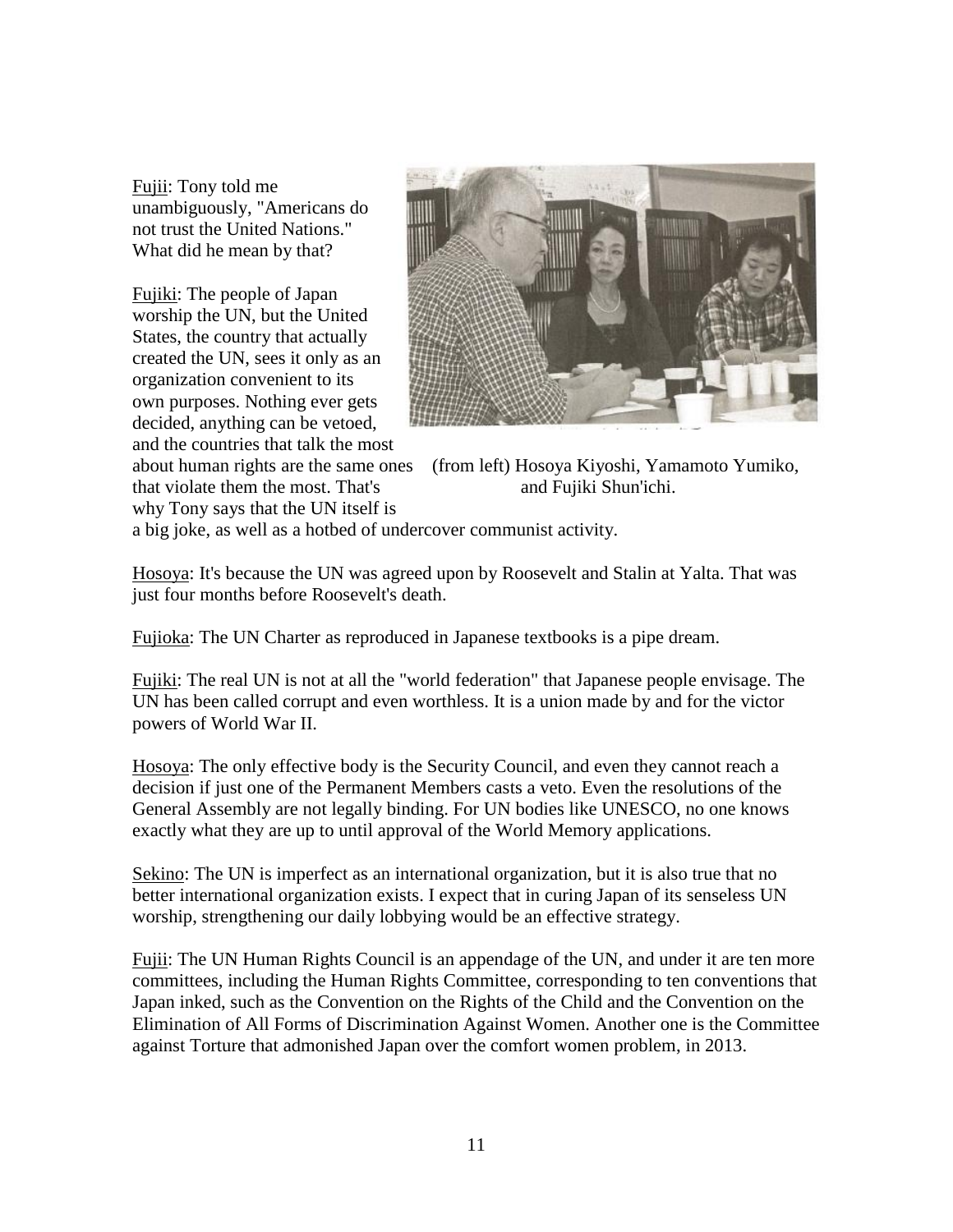Though I too have been repeating "United Nations" over and over, it is this very name that makes the Japanese people instinctively freeze with dread when they hear news groups like the *Asahi Shimbun* report that a UN committee has warned Japan over the comfort women issue. The media has exploited the Japanese people's reverence of the UN.

Yamamoto: In August, there will be a meeting of the Committee on the Elimination of Racial Discrimination, and probably next year a meeting of the Committee on the Elimination of Discrimination against Women. Here again, it's likely that reports critical of Japan will be presented and, when their recommendations are issued, they will receive major media attention.

Fujii: I believe that conservatives must take heed to what is being spread and solidly rebut the lies.

Yamamoto: From here on, we need to prepare our own responses. The left-wing has so many groups producing spurious report after report with similar contents. It is quantity over quality.

Fujii: I personally feel ashamed over how little I know about the United Nations.

### **The gullibility and ignorance of the committee members**

Fujii: After returning to Japan, I went to the United Nations Information Centre in Aoyama, Tokyo, in order to inquire about the workings of the UN committees. They described the conference that we just attended in Geneva as "a forum for constructive dialogue".

Our original objective had been a discussion between the Japanese government and the Human Rights Committee. The members of the Human Rights Committee would have asked, "We (the Human Rights Commission) heard that such a problem exists in Japan, but what is the nature of this problem?", and would provide a forum for the Japanese government to respond.

Sadly, the Committee did not have any independent information on Japan. Instead, committee members drew all their information from the reports submitted to them by Japanese NGOs. The information supplied by the NGOs normally comes from the media, specifically newspapers. Obviously,, they used both the *Asahi Shimbun* and even the *Shimbun Akahata*, the official newspaper of the Japanese Communist Party! [laughs]

Fujioka: It's ridiculous that they would accept even the official bulletin of a political party.

Fujiki: Obviously, this is because committee members were easily deceived. I was amazed that they believed, without question, the claim made by a Japanese newspaper article that public housing discriminated based on sex. UN committees might be more accurately called echo-chambers for left-wing NGOs to say anything they want.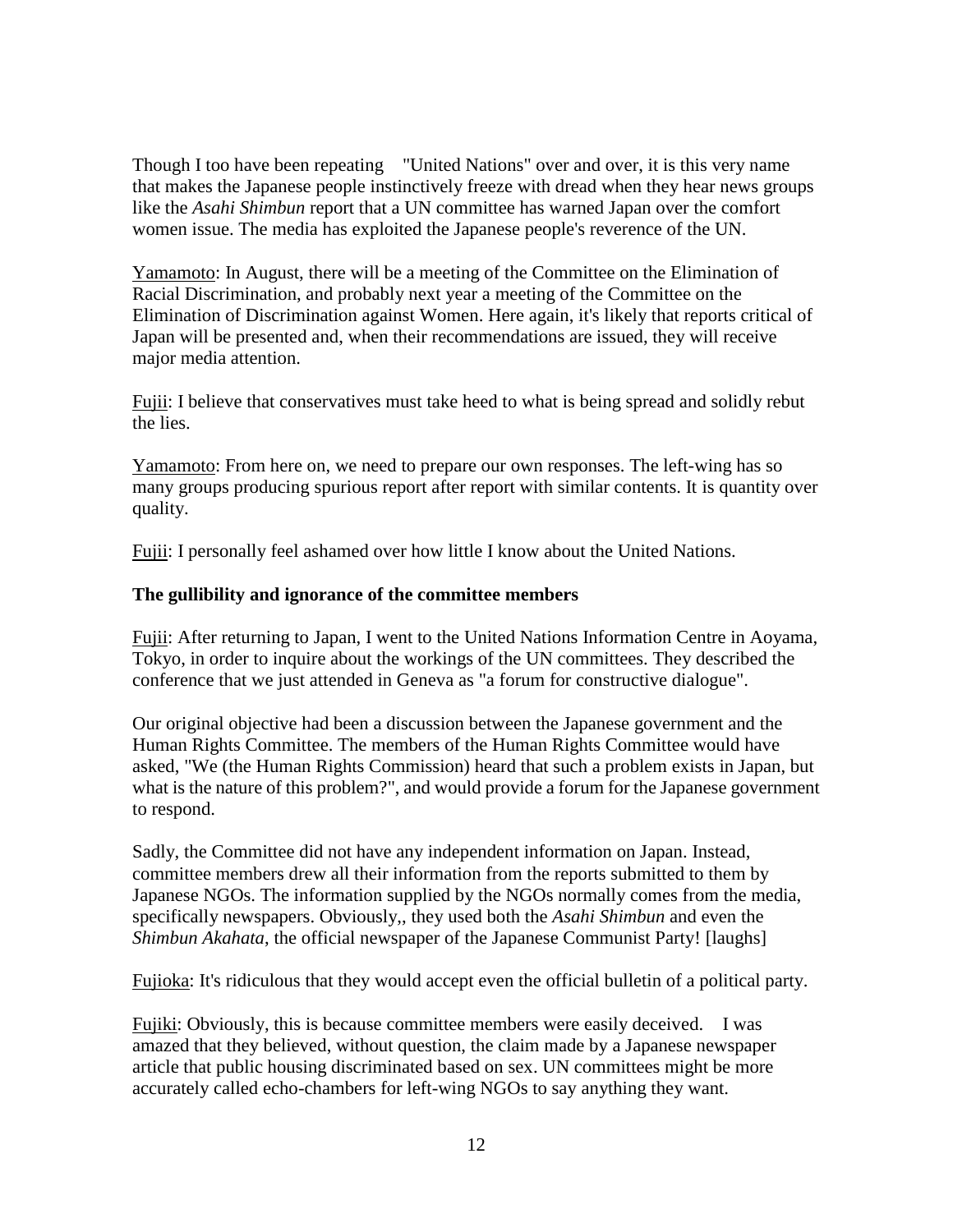Fujii: Therefore, when committee members receive information with the source reporting on a problem in a certain manner, they frame their questions to the Japanese government on the basis of that source.

This last time, a committee member abruptly asked the representative of the Japanese government, "We have received information that 1,700 people have died of radiation exposure in Japan. Is this true?" I have no idea what NGO made this statement. No one in Japan could have possibly believed such a tale, but the committee member asked in an earnest tone. Even though we Japanese reflexively dismiss such reports as the wild rumors they are, we still need to make a proper rebuttal.

Yamamoto: I believe that these groups have been manufacturing so-called outrages merely to claim credit for exposing them! Japanese NGOs submit reports using articles from the *Asahi Shimbun* and other newspapers claiming that, "Japan has not apologized to the Korean comfort women", or "The Japanese government's statements are not sincere." In line with these falsehoods, committee members ask, "Has the Japanese government not shown good faith in handling violations of women's rights?" The Japanese government rightfully protests, but in the end, when committee members make their "recommendations" to the Japanese government, the *Asahi Shimbun* gives it front page coverage.

Fujii: The people denouncing Japan have formed a vicious cycle, recycling and redistributing the same nonsense.

Fujioka: It is extremely distressing that committee members hailing from fledging, barely unified countries can make such credible-sounding recommendations to a developed and highly civilized nation-state such as Japan.

#### **The Human Rights Council and its ten convention-based committees**

Fujii: I asked how the UN is run, and this table shows the basic structure of the UN's administration. (see Chapter 6-B)

Only groups registered with the UN as NGOs are allowed to submit agenda items to the UN. Conversely, groups that are not even registered as NGOs in Japan are allowed to register with the UN.

Hosoya: This means that any group calling itself an "NGO" registered with the UN can submit agenda items.

Fujioka: Please explain in concrete terms the workings of the UN Human Rights Council's Human Rights Committee, which you all recently went to observe in Geneva.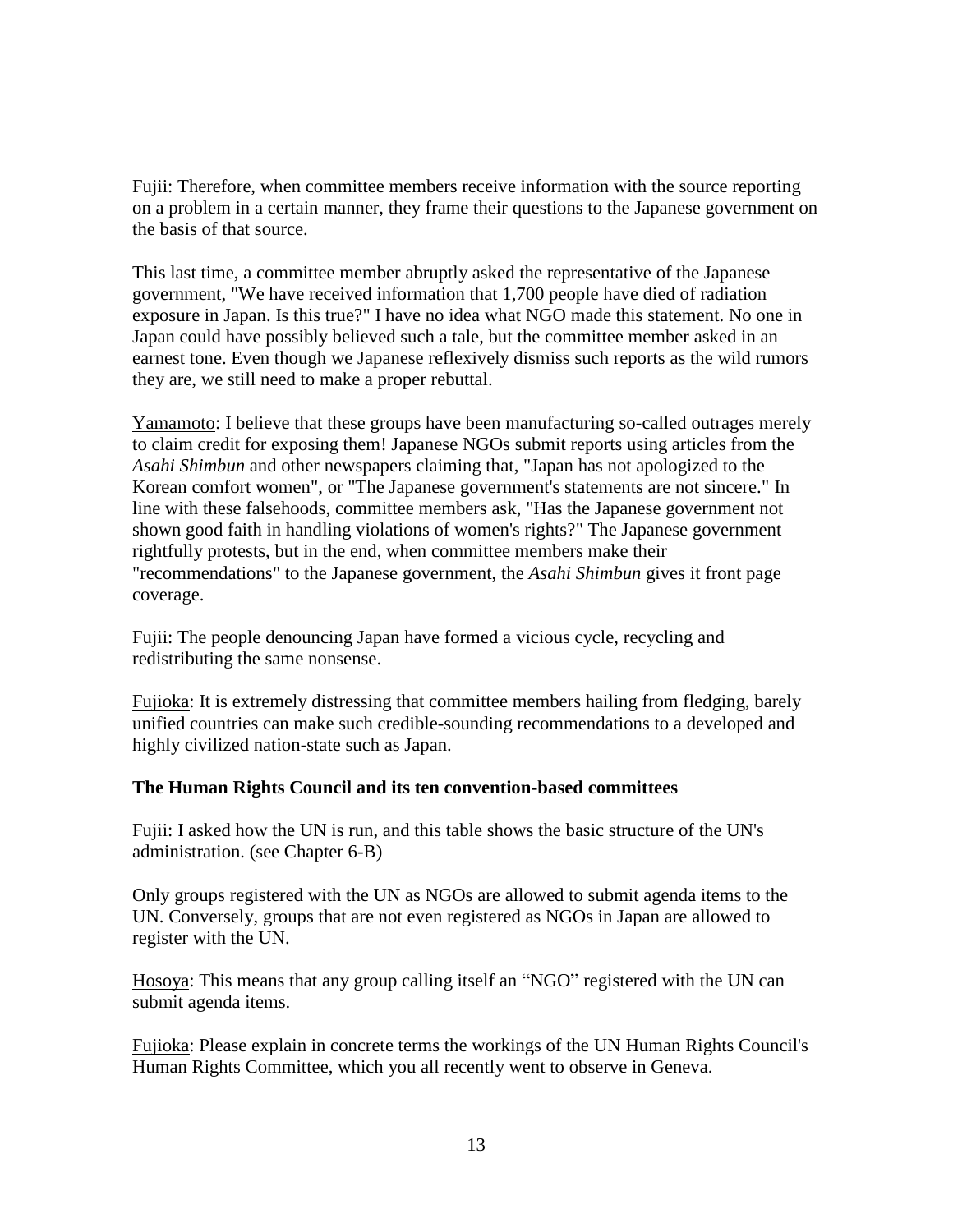Fujiki: The Committee is composed of eighteen members appointed to four-year terms who normally hold three annual sessions that each last three weeks. Of these sessions, one is held at the UN's New York headquarters in March and the other two are held at the UN's Geneva office in July and November.

Fujioka: But what exactly is the UN Human Rights Committee?

Hosoya: Let me explain the historical circumstances behind this group. The UN Human Rights Committee is not to be confused with the UN Commission on Human Rights, which was established in 1946 as a subsidiary of the United Nations Economic and Social Council. It was dissolved in 2006 and reorganized as the UN Human Rights Council. (See the table comparing the two in Chapter 6-B)

The Human Rights Committee is a different organization from the former Commission on Human Rights. The Committee was set up on the basis of the 1966 International Bill of Human Rights that the Commission on Human Rights had drafted.

Fujioka: These details are truly complicated.

Sekino: Even the English-language explanation is hard to understand.

Hosoya: The International Bill of Human Rights can be broadly divided into the so-called "A Covenant" dealing with social rights and the "B Covenant" dealing with human rights. Signatories of the International Bill of Human Rights are monitored under A Covenant by the Committee on Economic, Social and Cultural Rights and under B Covenant by the Human Rights Committee.

Japan ratified these covenants in 1979. A Covenant covers such matters as freedom to choose one's occupation, the rights of workers to organize, and the right to a minimum standard of living. All these rights are already guaranteed by Japan's constitution, and for this reason, A Covenant has not yet posed any significant problem for Japan. Japan is effectively outside its scope.

Fujioka: The problematic one is B Covenant, right?

Hosoya: B Covenant aimed to recognize and protect individual rights. It contained many provisions guaranteed under Japan's constitution, including the abolition of discrimination, freedom of religion and expression, and voting rights. However, Japan never ratified the First and Second Optional Protocols to enforce specific terms.

Fujiki: This is a point that Totsuka Etsuro did not fail to stress.

Hosoya: Under the First Optional Protocol, as a counterbalance to the judicial independence stipulated by Japan's constitution, there is an individual complaint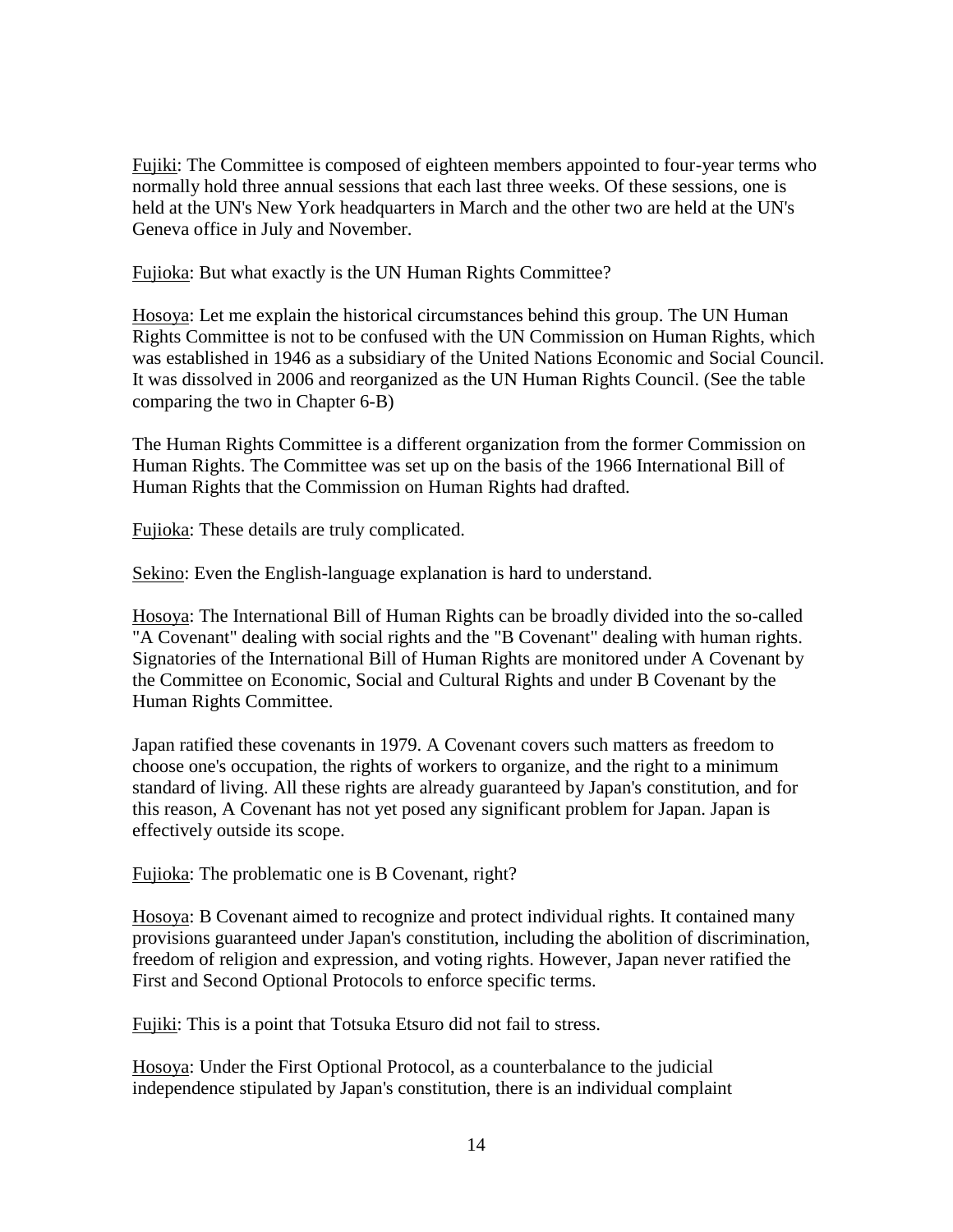mechanism that would have allowed foreign citizens from signatory nations to protest a human rights violation if they were, for example, falsely accused of a crime while travelling in another country.

The Second Optional Protocol would have abolished the death penalty and could not have been ratified by Japan without an amendment to its criminal code that explicitly permits capital punishment. The UN's latest recommendations taking up the comfort women issue acknowledge that human rights abuses occurred on the grounds that the women involved were working against their will. The UN has been asking countries, including the government of Japan, that were responsible for these abuses to publicly apologize and pay compensation.

Fujioka: Japan has made its position clear: Japan has already apologized and, on top of that, has already paid compensation through the work of the Asian Women's Fund. The right to claim compensation was resolved through the Agreement Concerning the Settlement of Problems in Regard to Property and Claims and Economic Cooperation, which was signed in 1965 at the same time as the Treaty on Basic Relations between Japan and the Republic of Korea restoring bilateral relations. Even though the representative of the Japanese government attending the committee meeting objected on these grounds, the committee members turned a deaf ear. This is blatant interference in Japan's internal affairs.

Fujii: Nonetheless, Japan has ratified the International Bill of Human Rights, and these recommendations are simply the findings of the investigations to which signatory nations must submit themselves on a regular basis every six years. The investigations are part of Japan's commitment, so there's not much we can do about them.

Yamamoto: What's more, the recommendations are not legally binding and they are merely the expression of the views of the UN committees. Consequently, Japan is free to interpret the recommendations as it wishes.

Hosoya: The comfort women problem ought to basically be a bilateral issue between South Korea and Japan.

Fujioka: Japan's attitude towards the UN's recommendations seems to be, "If we deem it necessary, we will make changes, but otherwise we can afford to ignore them."

#### **Our press conference with the Japanese media**

Yamamoto: Following the general meeting on July 15, we held a press conference for the Japanese media at a nearby hotel. It started in the evening at 6:00 PM and lasted for about two and a half hours.

Fujiki: I served as moderator, and Tony explained his views on the comfort women problem and our future plans from the perspective of an American.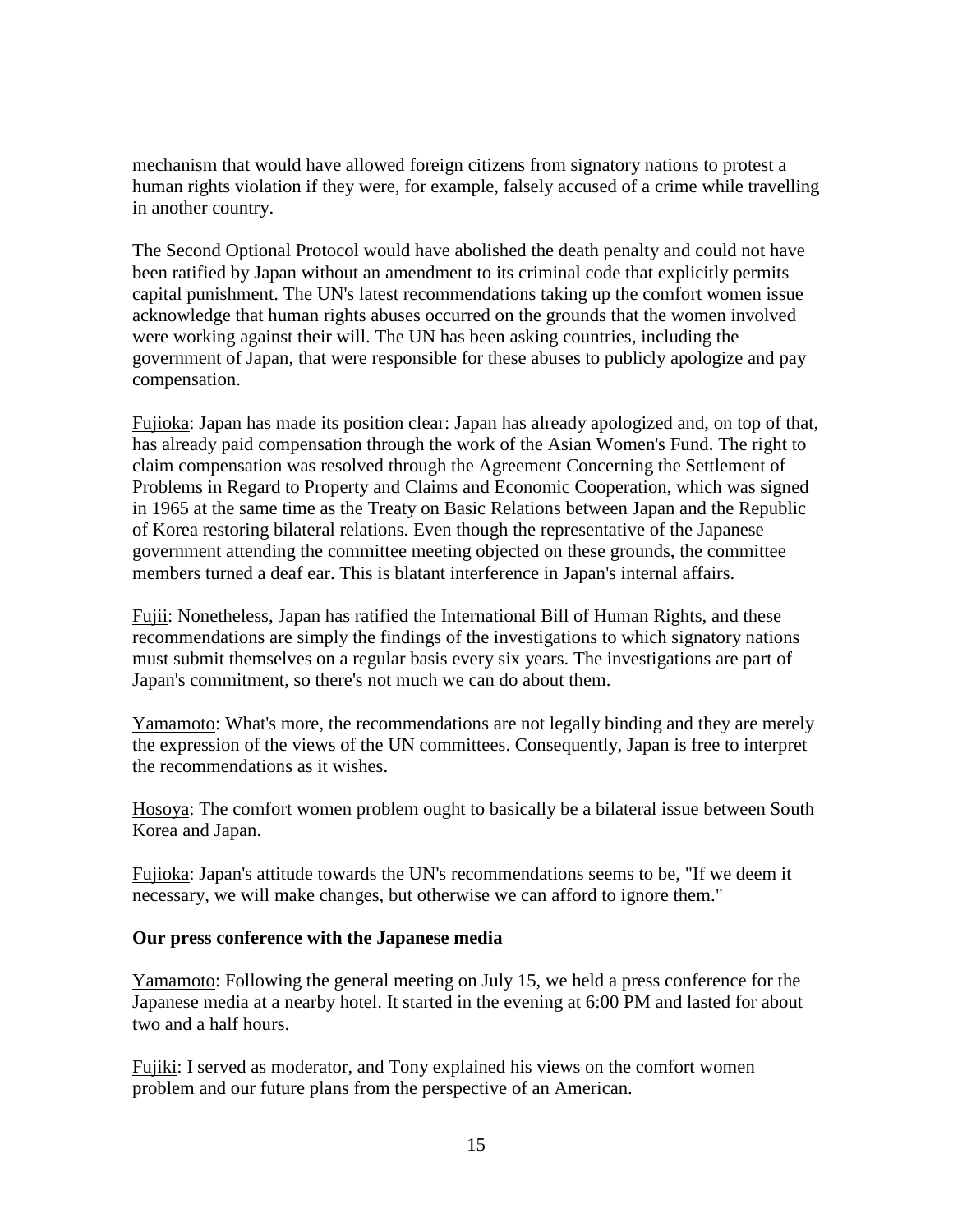Fujioka: Who were the speakers at the press conference?

Yamamoto: Apart from myself, Mr. Mera Koichi represented our side. At the press conference were *Jiji Press*, *Sankei Shimbun*, *Yomiuri Shimbun*, *Japan Broadcasting Corporation*, and one person from the UN's bureau.

#### **Yamamoto Yumiko's press conference statement**

The full statement of Yamamoto Yumiko, the leader of the investigative delegation, which was made at the Hotel Bristol, Geneva, on July 15, 2014, (Monday) is as follows:

*Good evening. I am deeply gratified that you were all able to be here today.*

*I am Yamamoto Yumiko, the President of Japanese Women for Justice and Peace.*

*Japanese Women for Justice and Peace is a team of Japanese women volunteers who are seeking to put an end to the lie that the comfort women were sex slaves.*

*We have been undertaking campaigns in opposition to the construction of monuments to the comfort women and resolutions passed in foreign nations criticizing Japan on the comfort women issue.*

*Japanese Women for Justice and Peace is cooperating with the Alliance for Truth about Comfort Women, an umbrella organization dedicated to confronting the comfort women problem. On this occasion, the Alliance for Truth about Comfort Women has put together an investigative delegation to the UN called Japan's Collaboration Team for UN Committee. I am the delegation leader.*

*Our investigative delegation intends to participate in the 111th session of the Human Rights Committee taking place on July 15-16.*

*I arrived in Geneva last evening and today visited the Palais Wilson.*

*The Palais Wilson was once the headquarters of the League of Nations, and I appreciated the building's historical significance.*

*The United Nations was the successor to the League of Nations, and both organizations have been a source of pride to the Swiss.*

*We Japanese deeply respect the United Nations. We contribute to and participate in its activities.*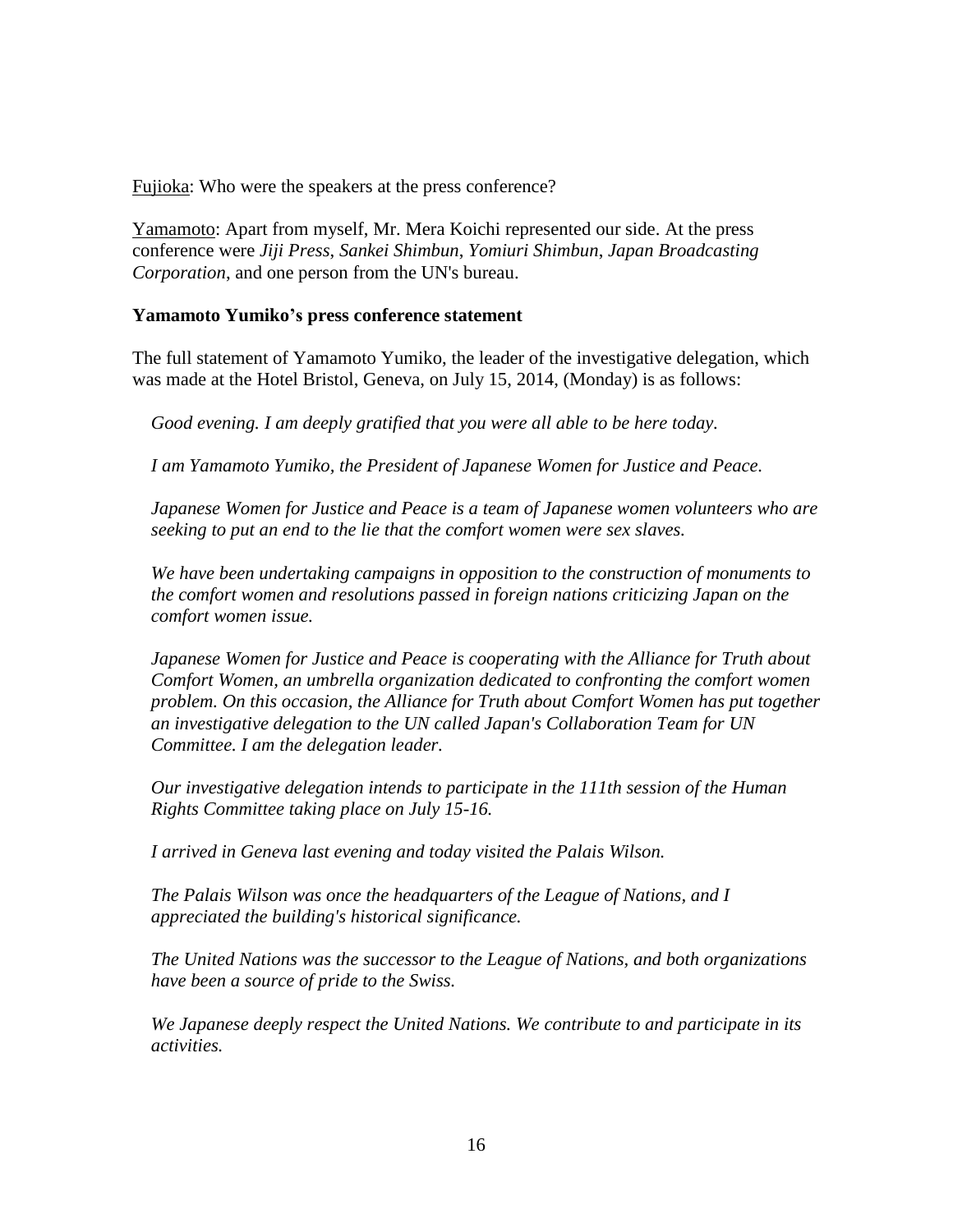*However, the UN seems to be moving in the wrong direction due to the work of groups promoting the false assertion that the comfort women were sex slaves.*

*Many UN committees involved in human rights work, including the Human Rights Committee, have been making biased recommendations denouncing Japan.*

*Thus, we came to Geneva in order to explain that the comfort women were not sex slaves and claims to the contrary are based on fabrications.*

*The three goals of our investigative delegation are as follows:*

*Firstly, to be the first Japanese conservative organization to participate in the meetings of the UN Human Rights Committee.*

*Secondly, to study the structure and operations of the Human Rights Committee in order to establish a basis for future countermeasures.*

*Thirdly, to prepare a written report after our return to Japan and use it as an opportunity to broadcast the current state of affairs at the UN inside and outside Japan and to inform the world of the lies about the comfort women being disseminated at the UN.*

*I will now describe the investigative delegation's perspective on the comfort women problem.*

*(1.) Who were the comfort women?*

*The comfort women were wartime prostitutes who benefited from time off and from high remuneration guaranteed by contract. They were definitely not sex slaves.*

*One piece of evidence of this is an official report compiled in 1944 by the United States Army, a third-party nation. According to this report, the comfort women received high compensation, nearly one hundred times the average wage of Japanese soldiers. They lived luxurious lives and were able to buy anything they wanted. They also had time off to participate in sports events, go to picnics, enjoy social events, and attend banquets.*

*This document indicates that the comfort women were nothing more than highly-paid prostitutes.*

*(2.) The Coomaraswamy Report*

*The Coomaraswamy Report was written with falsified sources and cannot be used to support the claim that the comfort women were sex slaves.*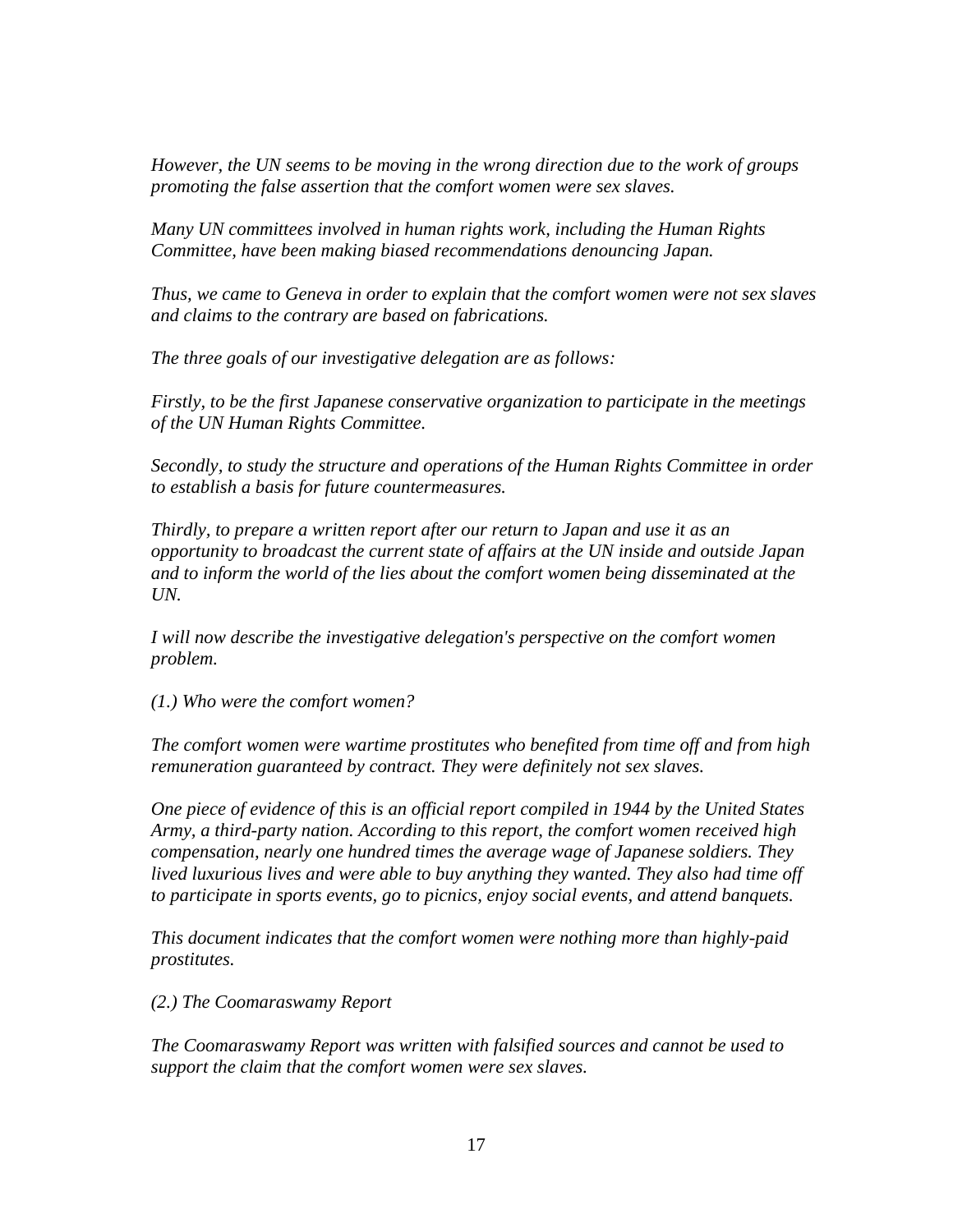*The 1996 Coomaraswamy Report addendum is the basis of the sex slave claim, but strangely, it made no mention at all of the aforementioned US Army report.*

*However, it cited, as if credible, two works containing entirely fabricated stories.*

*The two works were Yoshida Seiji's Watashi no Senso Hanzai [My War Crime], which the author subsequently admitted to be completely fabricated, and George Hicks' The Comfort Women, which was based on Yoshida's account.*

*Due to these facts, we must conclude that the Coomaraswamy Report has no substantial value as a human rights report.*

*(3.) The testimonies of former comfort women*

*The testimonies of surviving former comfort women claiming to support the "sex slaves" allegation have never been verified.*

*The fact that these claims have never been verified is, perhaps, indirect evidence that the "sex slaves" claim is a fabrication.*

*When the testimonies of the individuals calling themselves former comfort women are scrutinized, doubts arise concerning their truthfulness.*

*The Coomaraswamy Report neglected to verify these stories, and instead, uncritically accepted them as "evidence" and "eyewitness accounts".*

*It was around 1991 that the comfort women problem exploded onto the scene. During the twenty plus years that have elapsed since then, none of the "comfort women" stories have been verified—simply because they cannot be proven. This demonstrates that the "sex slaves" allegation is a fabrication.*

*These points reflect the perspective of the investigative delegation on the comfort women problem.*

*Japanese Women for Justice and Peace has received numerous contacts from Japanese mothers living in the United States.*

*Here is an excerpt from a message we received from a Japanese mother living in Glendale, California:*

*"As a Japanese person, I feel very uneasy about the comfort woman statue that was erected in Glendale's Central Park. I have a half-Japanese daughter who is seven years old. She told me, 'They hate half of me. Why do they hate me?' This statue has no educational value whatsoever. Quite the contrary, it is contributing to confusion and*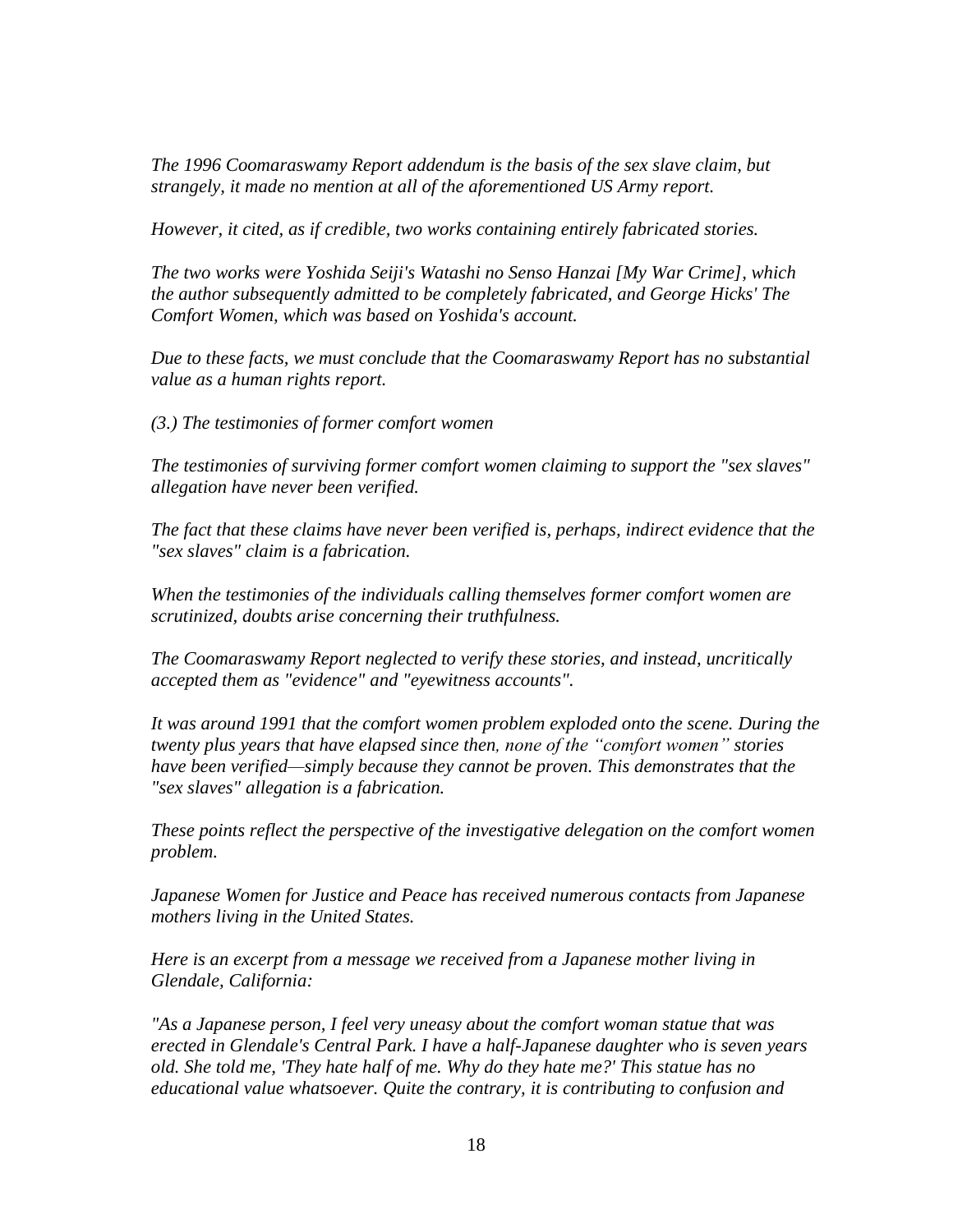*racial hate against Japanese people in the United States. The United States is a multicultural nation inhabited by diverse peoples. Is it not the innate beauty of America that diverse peoples live alongside one another without quarrel on the basis of race?"*

*The inscription "I was a sex slave of the Japanese military" is engraved on Glendale's comfort woman statue.*

*On the comfort women monument in Palisades Park, New Jersey, it says, "in memory of the more than 200,000 women and girls who were abducted by the armed forces of the government of Imperial Japan 1930s-1945 known as comfort women".*

*This is how the comfort women myth is spread worldwide.*

*This lie has not only sullied the dignity of the people of Japan, but also threatens the safety of Japanese-Americans and Japanese residents in the United States.*

*We absolutely must not pass this problem on to the children of the next generation.*

*That is why we are raising our voices here in Geneva.*

*Thank you for your attention.*

(2.) UN Committees as Hotbeds of Left-Wing Activism

## **Expelled from the July 14 official briefing**

Fujioka: Finally, the investigative delegation attended the United Nations Human Rights Committee meeting. How did that go?

Yamamoto: This committee session investigated several countries, other than Japan, but the affiliates of Japanese NGOs far outnumbered all others. I think there may have been about seventy such people.

Fujii: I was impressed that all members of the Japanese NGOs came in together wearing matching tulip hats that seemed to have been newly made. [Laughs]

Hosoya: Until our arrival, these left-wing NGOs virtually enjoyed a stranglehold on access to the UN committees. This time, there were thirty groups submitting thirty-six reports, eight of which were taken up at the NGO briefings of July 14-15 before the new session of the Human Rights Committee started. Incidentally, one of the eight reported on the comfort women problem.

Yamamoto: Besides the Women's Active Museum on War and Peace, there were twenty-three groups participating in the NGO briefings, including Amnesty International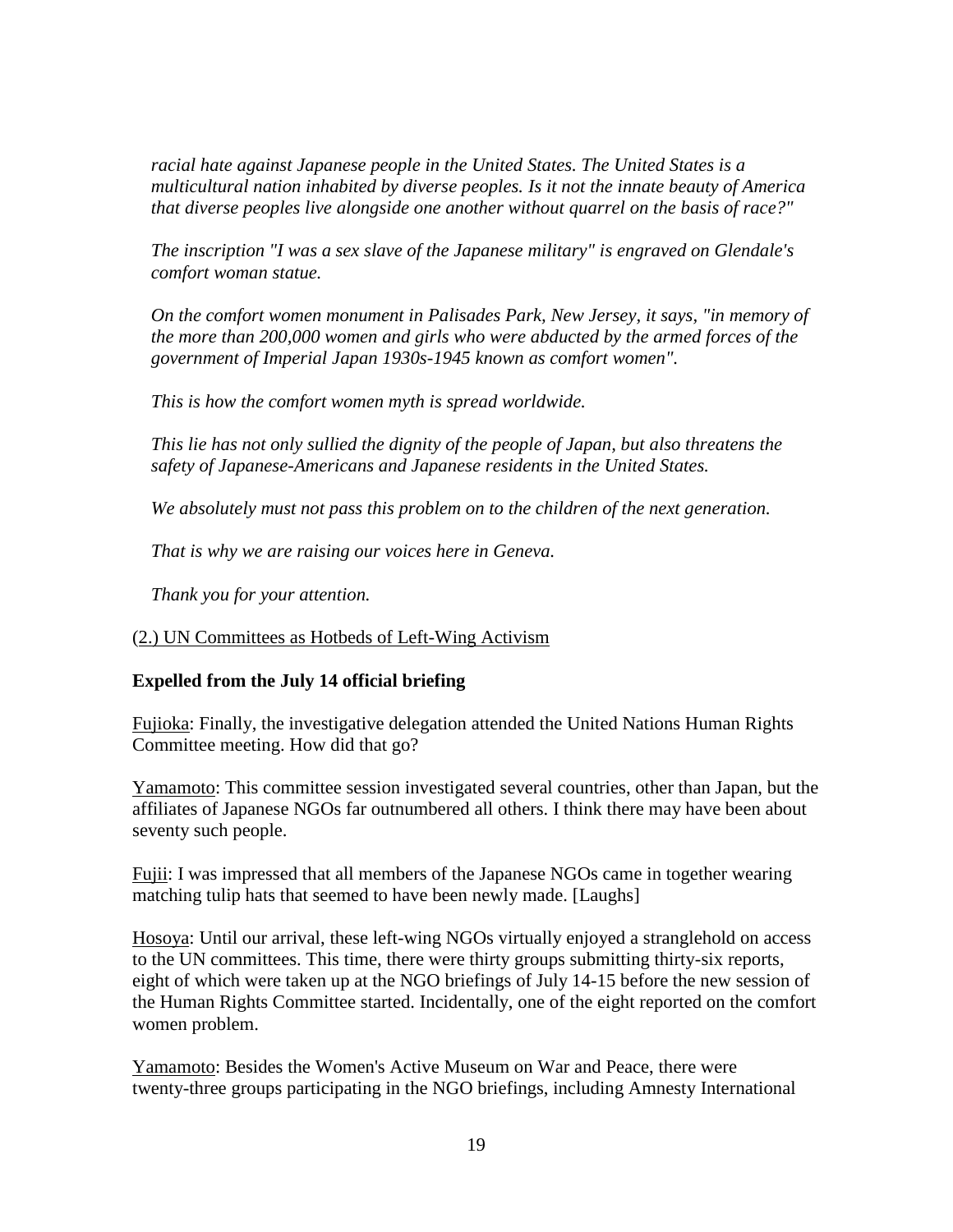Japan, the Japanese Network towards Human Rights Legislation for Non-Japanese Nationals and Ethnic Minorities, the Association of Korean Human Rights in Japan, and the Japanese Workers' Committee for Human Rights. Eight of these groups were given the opportunity to speak at the official briefing.



The assembled members of the delegation were refused access to the NGO meetings. On the far right is Kaido Yuichi, Secretary General of the Japan Federation of Bar Associations.

Fujioka: What do you mean by "official briefing"?

Hosoya: The official briefing is interpreted.

Fujiki: The day before the Human Rights Committee's review [July 14], we went to sit in on the official briefing with our delegation leader Yamamoto, but right away they told us, "Please leave, unless you are a speaker." We were forcibly expelled by a man who did not identify himself, without even giving us a chance to explain our situation. They had a bouncer on stand-by to turn away certain groups.

Access was also restricted to the unofficial briefing held the following day. They insisted that, "You did not register in advance," and refused to let us enter. The other Japanese NGOs were in cahoots. The unofficial briefing was hosted by a mysterious organization called the Japan NGO Network that had been established by the Japan Federation of Bar Associations and other Japanese groups. They told us that attendance was restricted to only those groups who had participated in the "gathering" held beforehand in Japan.

Fujii: We were told, "Please leave, unless you are giving a speech." We were denied not only the right to speak, but to attend as well.

Fujioka: So does that mean you were unable to attend any meetings on the first day?

Hosoya: That's right.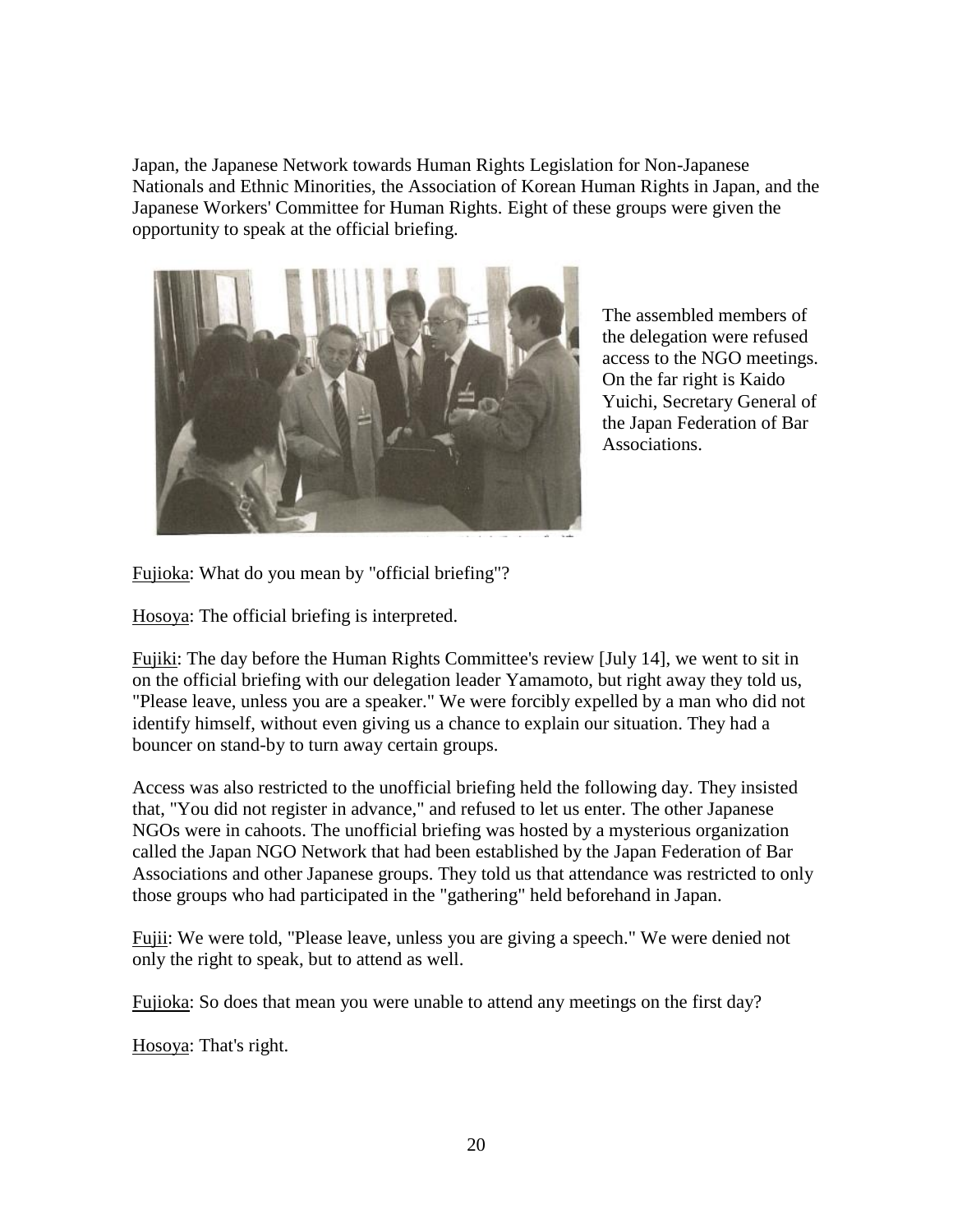Fujii: And that happened in spite of the fact that Mr. Hosoya had previously contacted the Centre for Civil and Political Rights, the UN NGO coordinating NGOs and citizens from various countries, and requested access to the NGO briefing.

Fujioka: That was the meeting that you said was attended by the interpreter, right?

Hosoya: The NGO briefings are a forum for direct dialogue in English between the NGOs and committee members. The Centre for Civil and Political Rights told me, "It's fine by us, but we don't know if your request will be approved." The proposal apparently was never passed to the group in charge of managing the activities of the Japanese citizens' groups in Geneva, and so we were excluded from the meetings.

Yamamoto: Initially, we discussed the matter with the secretary, but before long she asked us to speak with the representative of the Japanese NGO coordinating the committee meeting. When I tried getting in contact with that NGO, it turned out to be the Buraku Liberation League. The Buraku Liberation League was overseeing the NGOs participating from Japan.

The League, which is registered as an official UN NGO called The International Movement Against All Forms of Discrimination and Racism, has a permanent office in Geneva and is well situated to manage the activities of Japanese NGOs.

Hosoya: Registered groups hold "special consultative status," but this requires considerable qualifications to attain, including many years of active service. Among left-wing groups, not only "Peace Boat" and the Japan Federation of Bar Associations, but even the Communist Party-affiliated New Japan Women's Association are registered.

Fujioka: Mr. Sekino managed to join the meeting, right?

Sekino: Yes, Hiromi Edwards and I were completely ignored. [laughs]

#### **The structure of the left's unchallenged position**

Yamamoto: At these briefings, the NGOs deliver speeches in English before the committee members based on the reports they had submitted. This would have been a good opportunity to appeal directly to the committee members and to find out what issues the NGOs raised and which points interested the committee members. That's why we wanted to observe the meeting for ourselves, but we were told, "You can't do that unless you are submitting an official report."

Hosoya: Even if we had submitted a report, it's not clear how the reports that become the subject of presentations are selected. Indeed, the organization arranging such things turned out to be The International Movement Against All Forms of Discrimination and Racism.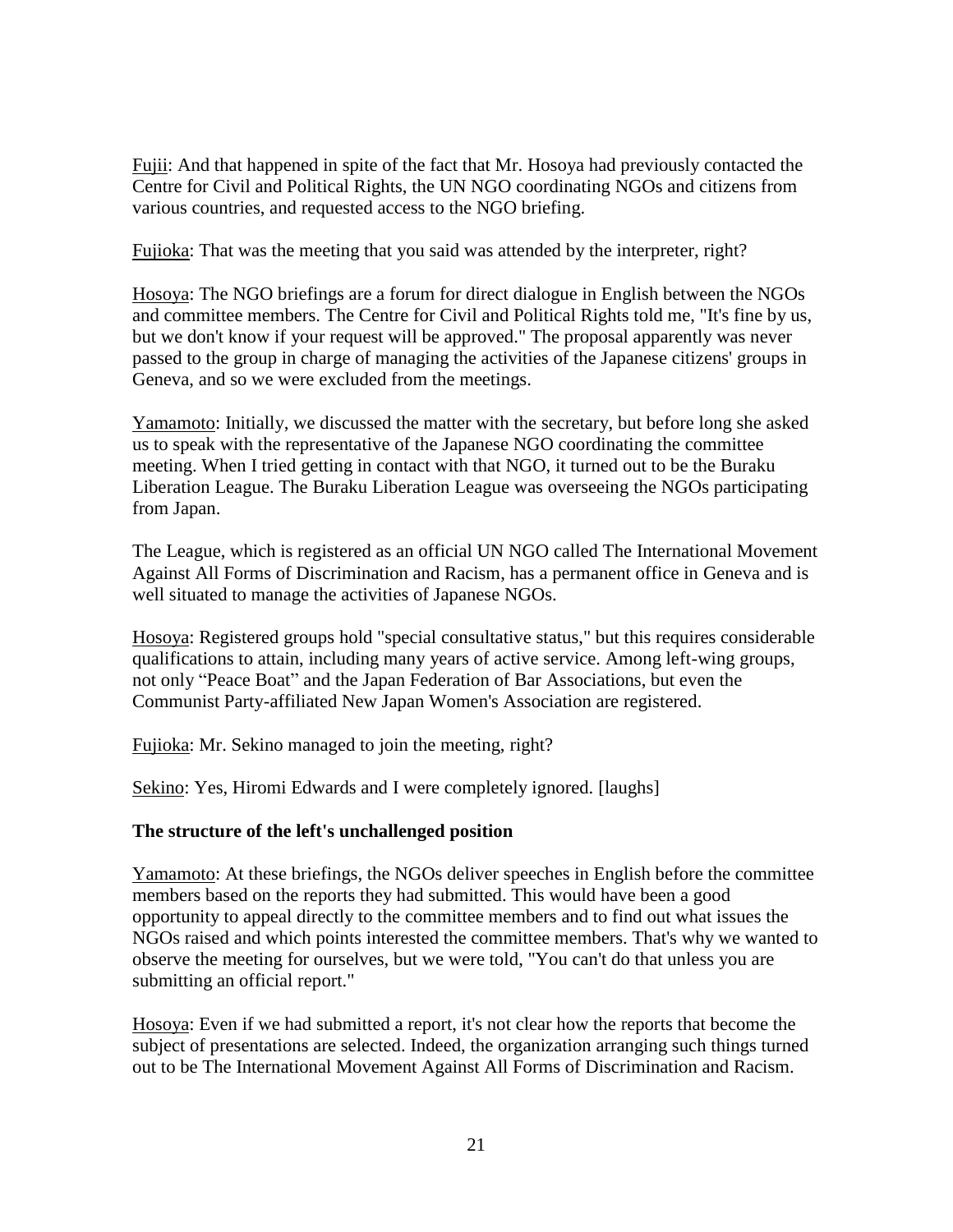Yamamoto: At the briefing, we wanted to beseech the committee members and tell them that there are a number of groups in Japan who believe that the "sex slaves" claim is a lie, but we were not even allowed access to the meeting.

Fujii: We felt that some of the committee members would, grudgingly, accept the material we had prepared for our rebuttal. Many of the committee members are handed stacks of pamphlets, fliers, and documents from various groups in the conference room's lobby. On this occasion, female students from Korean-sponsored foreign schools in Japan were dressed in traditional Korean uniforms known as *chi'ma chogori* and distributed pamphlets they made decrying the Japanese government's refusal to subsidize their high schools.

Yamamoto: Because the committee members received so much material, when we asked them to read our leaflets, they said, "If this is about the comfort women, we are already familiar with the issue." Even though we responded, "This is a different perspective from what you have heard up to now," they bluntly replied, "We have already received ample material." Still, given the mountains of papers they already had to sift through, I guess I can understand how they felt. [laughs]

Fujioka: Is verification of the submitted reports undertaken before or after submission?

Hosoya: From beginning to end, the meetings of the Committee are mostly just "dialogue," and it doesn't appear that there is much time for criticism or verification. The Human Rights Committee in particular has to deal with every signatory country in turn once every six years. The committee members seem to think that as long as their reports are backed up with sources like news media articles, then the information is guaranteed reliable.

Yamamoto: The members of the Human Rights Committee do receive the reports prior to the opening of the session, so they might examine them in advance, but they probably are not able to examine them in depth. What's more, the committee members trust the reports because various other groups present reports with the same information.

## **The exclusion of groups holding alternate points of view**

Fujioka: With all that being said about the UN, how did your participation in the meeting of the Human Rights Committee go?

Fujii: This was my first trip to the Human Rights Committee, and I don't think that there is any other place on Earth where lies can be told so casually. I say this because it appears that anyone who says, "We have a problem in Japan, but it can't be resolved through domestic action alone," and then quotes an article from the *Asahi Shimbun*, can present their case to the UN.

Fujiki: We felt that the NGOs deceived people who were totally ignorant of the situation.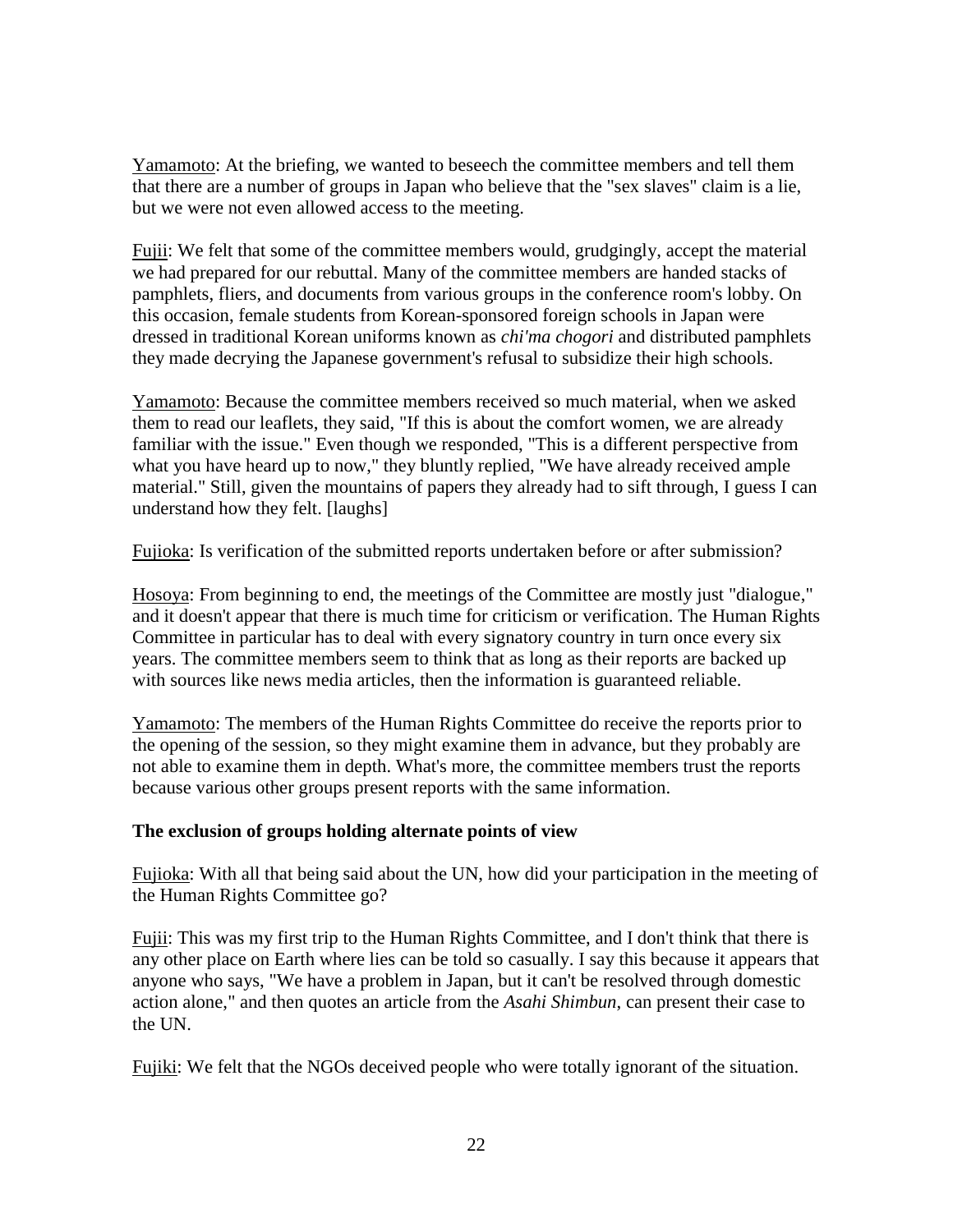Yamamoto: I got the impression that the dark influence of the left-wing on the UN's European office was being masked by the beautiful Geneva scenery.

Japan tolerates this level of discussion precisely because of our unwavering protection of free speech. I feel like telling them, "After you finish putting Japan down, try showing a little gratitude for our tradition of free speech!"

Fujioka: What leads them to freely exclude those groups with different points of view from their own?

Hosoya: The NGO gangs act as if they are the UN. The UN has passed the powers of the Secretariat on to them and lets them run things. The NGOs have turned the UN into a forum for expounding a line of thinking that suits their own agenda.

Fujioka: NGOs are shunning other NGOs. That is the paradox of the UN.

Fujiki: However, our own approach may also have been procedurally flawed. I think we should study this matter again.

Hosoya: We were told, "There is no more space." I said to them that if they would just book a bigger room, there would be no problem.

Fujii: On the 15th, the entranceway was a sight to see. They were fighting to get in.

Fujiki: Tony and Mr. Mera tried negotiating with them, but it was no good. They insisted that they could do nothing because they were renting the room.

#### **Do committee members serve in their private capacity?**

Fujioka: Eighteen people are chosen as members of the Human Rights Committee, correct? Because Japan was the subject of discussion, the Japanese committee member was excluded…

Hosoya: Yes, that's right. The Human Rights Committee consists of eighteen members—seven from Europe, five from Africa, one from Israel, one from the United States, three from Latin America, and one from Japan who was not in attendance since his country was under examination. Four of the committee members are females. [Refer to the table later in this chapter.]

Of the five from Africa, three are from Egypt, Tunisia, and Algeria in northern Africa, and the remaining two are from South Africa and Mauritius in southern Africa. Of the three from Latin America, one is from Costa Rica in Central America and the remaining two are from Suriname and Argentina in South America.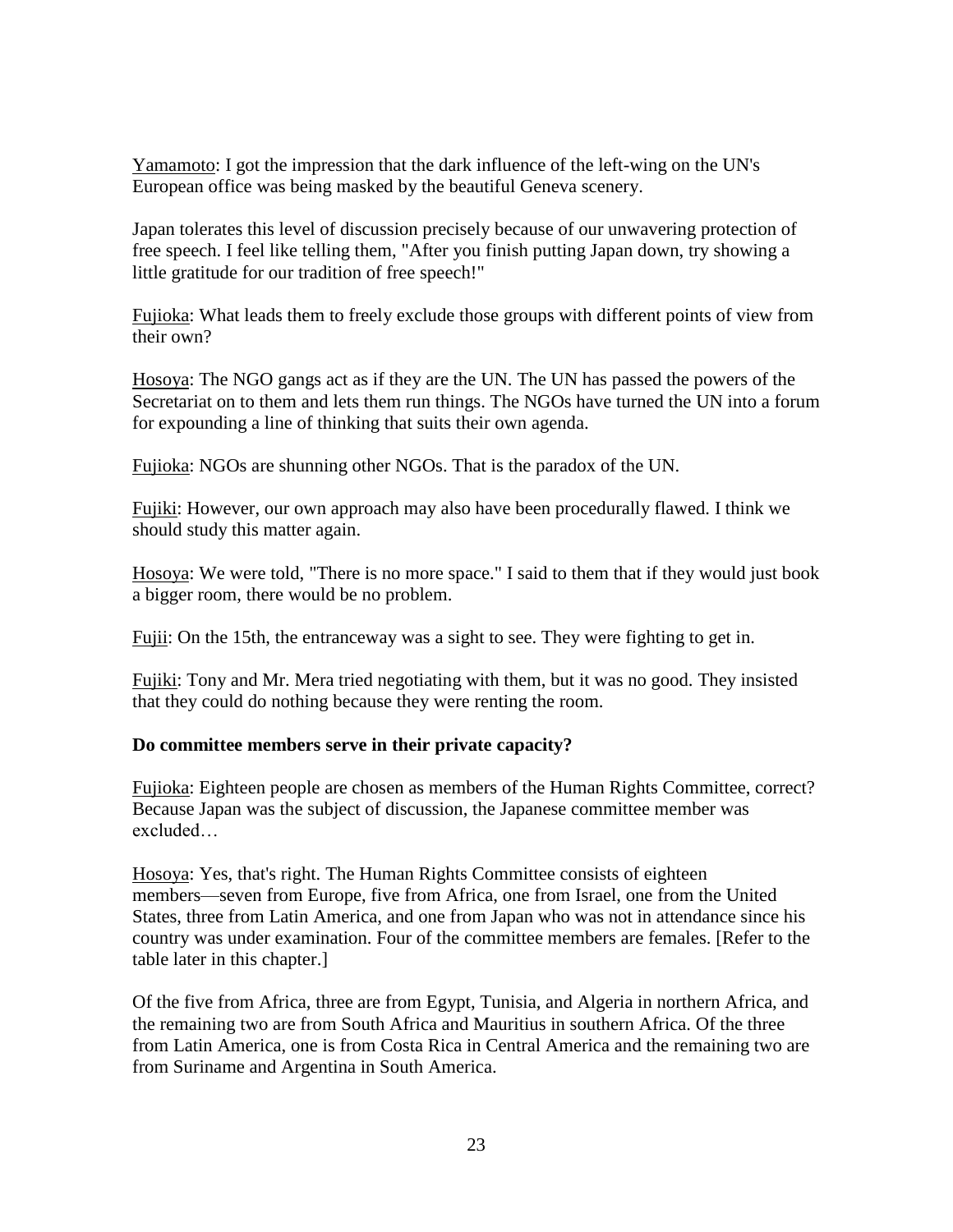Fujioka: These are almost entirely Third World countries.

Hosoya: South Africa, Suriname, and Mauritius have relatively little personal interaction with Japan, so I focused my attention on these underdeveloped countries. It was likely that they would have been taken advantage of because of their lack of knowledge of Japan.

The chairperson is Mr. Rodley, a British man with the title of "Sir". He was a quintessential English gentleman who spoke with a great deal of wit.

Fujiki: Several levels of status exist for UN NGOs, including general consultative status, special consultative status, and roster status.

Yamamoto: We just registered a basic profile.

Fujioka: Does that mean the NGOs instruct the committee members in advance about the questions that the committee members will pose to the governments of the target countries?

Sekino: The committee members made detailed arrangements with the anti-Japanese NGOs both before and after the general meeting.

Fujii: The NGOs enjoy the complete trust of the committee members, who hold a naive faith in their inherent goodness.

Fujiki: Therefore, the people who are supposed to pass judgment on the comfort women problem are, to put it one way, ignorant, or at least they know nothing about Japan. It's an international badger game.

Fujioka: How are these eighteen people selected?

Hosoya: They are nominated by signatory nations and then elected by delegates.

| <b>Members of the UN Human Rights Committee</b> |                         |                    |            |  |
|-------------------------------------------------|-------------------------|--------------------|------------|--|
|                                                 | Member                  | Nationality        | Term       |  |
|                                                 |                         |                    | Expiration |  |
|                                                 | Mr. Yadh BEN ACHOUR     | Tunisia            | 31.12.2014 |  |
|                                                 | (Vice-Chairperson)      |                    |            |  |
| $\mathcal{D}_{\mathcal{L}}$                     | Mr. Lazhari BOUZID      | Algeria            | 31.12.2016 |  |
| 3                                               | Ms. Christine CHANET    | France             | 31.12.2014 |  |
| $\overline{4}$                                  | Mr. Ahmad Amin FATHALLA | Egypt              | 31.12.2016 |  |
| 5                                               | Mr. Cornelis FLINTERMAN | <b>Netherlands</b> | 31.12.2014 |  |
|                                                 | (Rapporteur)            |                    |            |  |
| 6                                               | Mr. Yuji IWASAWA        | Japan              | 31.12.2014 |  |
| 7                                               | Mr. Walter KALIN        | Switzerland        | 31.12.2014 |  |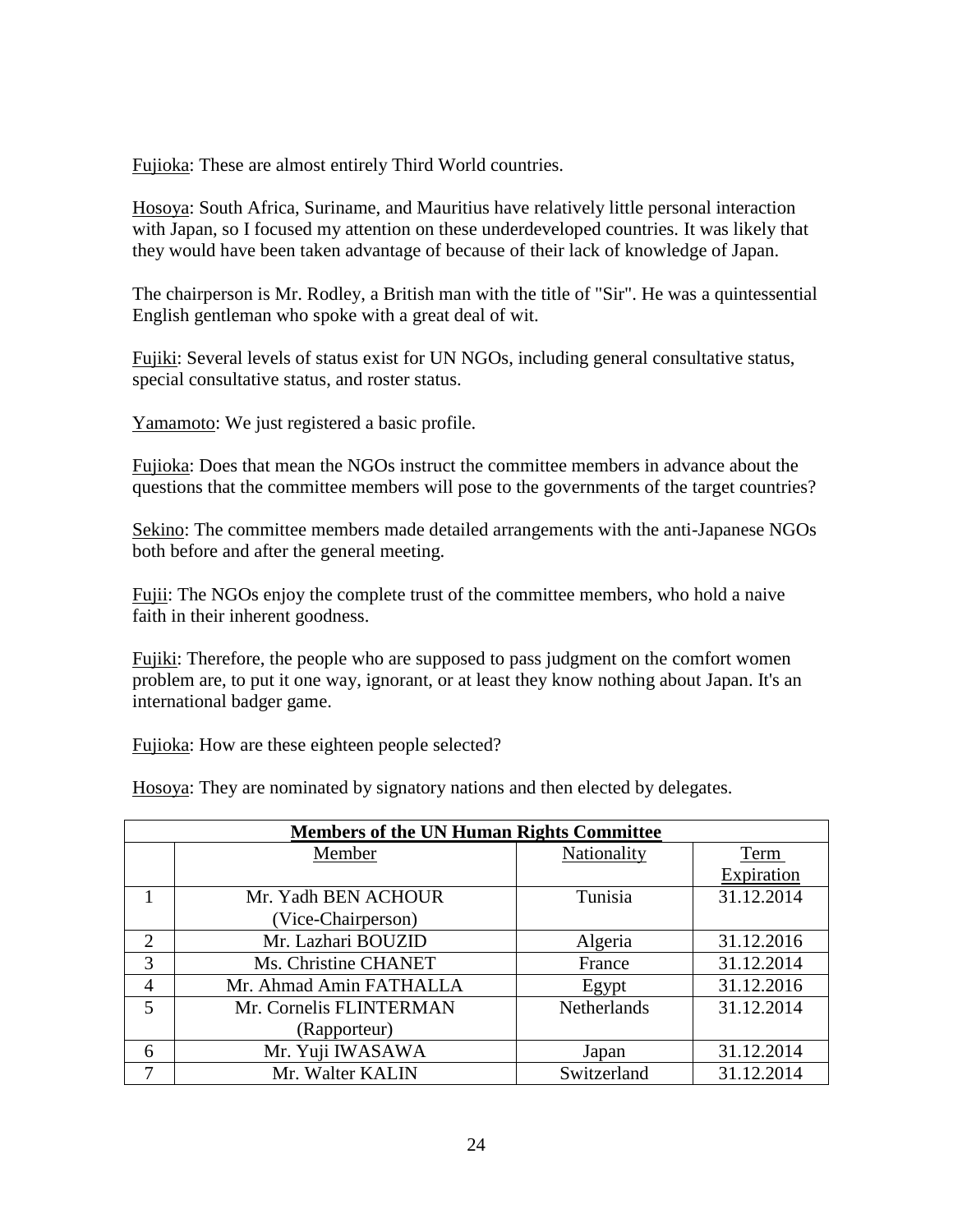| 8  | Ms. Zonke Zanele MAJODINA      | South Africa   | 31.12.2014 |
|----|--------------------------------|----------------|------------|
| 9  | Mr. Kheshoe Parsad MATADEEN    | Mauritius      | 31.12.2016 |
| 10 | Mr. Andrei Paul ZLATESCU       | Romania        | 31.12.2014 |
| 11 | Mr. Gerald L. NEUMAN           | <b>USA</b>     | 31.12.2014 |
| 12 | <b>Sir Nigel RODLEY</b>        | United Kingdom | 31.12.2016 |
|    | (Chairperson)                  |                |            |
| 13 | Mr. Victor Manuel              | Costa Rica     | 31.12.2016 |
|    | RODRIGUEZ-RESCIA               |                |            |
| 14 | Mr. Fabian Omar SALVIOLI       | Argentina      | 31.12.2016 |
| 15 | Ms. Anja SEIBERT-FOHR          | Germany        | 31.12.2016 |
| 16 | Mr. Yuval SHANY                | <b>Israel</b>  | 31.12.2016 |
| 17 | Mr. Konstantine VARDZELASHVILI | Georgia        | 31.12.2016 |
| 18 | Ms. Margo WATERVAL             | Suriname       | 31.12.2014 |
|    | (Vice-Chairperson)             |                |            |

| <b>Human Right Committee Composition by Region and Nation</b> |           |                                                |  |  |
|---------------------------------------------------------------|-----------|------------------------------------------------|--|--|
| Region                                                        | Number of | Countries                                      |  |  |
|                                                               | countries |                                                |  |  |
| Europe                                                        |           | United Kingdom, Germany, France, Netherlands,  |  |  |
|                                                               |           | Switzerland, Romania, Georgia                  |  |  |
| Africa                                                        | 6         | Egypt, Tunisia, Algeria, Israel, South Africa, |  |  |
|                                                               |           | Mauritius                                      |  |  |
| Asia                                                          |           | Japan                                          |  |  |
| North America                                                 |           | <b>United States</b>                           |  |  |
| Latin America                                                 | 3         | Costa Rica, Suriname, Argentina                |  |  |
| Oceania                                                       |           | None                                           |  |  |

Fujii: They say that there are standards each Committee must meet. Article 28 states, "There shall be established a Human Rights Committee. It shall consist of eighteen members and… shall be composed of nationals of the States Parties to the present Covenant who shall be persons of high moral character and recognized competence in the field of human rights…"

Fujioka: Who nominates them? Who selects them and on what authority?

Fujii: The committee members do not represent their countries, so their opinions are their own, not the opinions of their nation's government.

Fujioka: How does the Committee proceed after having received information from the NGOs?

Yamamoto: Prior to the Committee meeting, a list of issues, which this time includes twenty-eight items, is presented to the Japanese government. This is a list of questions, in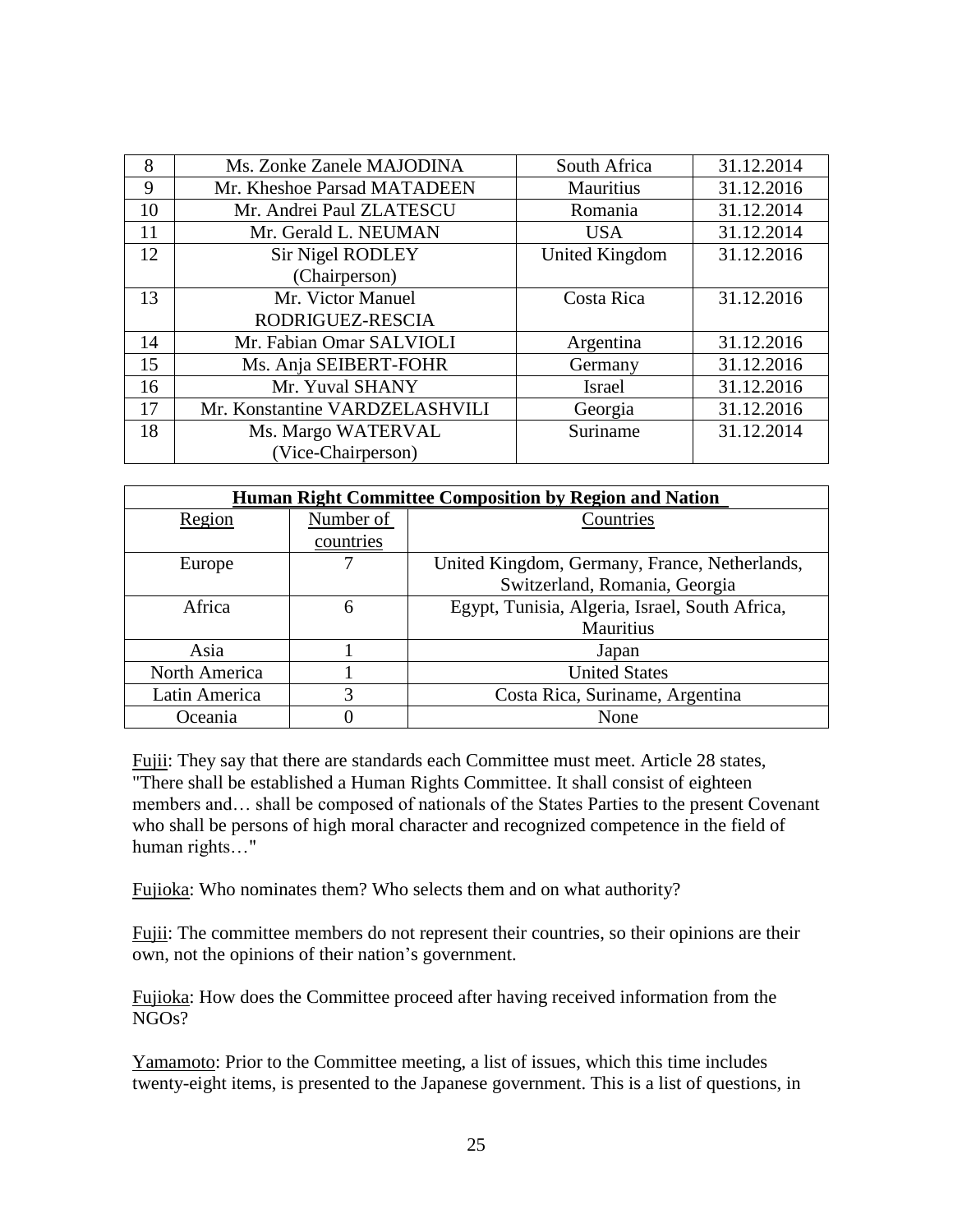other words. The Japanese government prepares answers and then the Committee creates a forum for dialogue between the two sides. The Japanese government has thirty representatives, and on this occasion, the comfort women problem was issue #22.

Hosoya: Because the left-wing was already working with the UN as far back as the 1980s, their accumulated experience is on an entirely different level from ours. The best example of that is lawyer Totsuka Etsuro, who was yet again back in Geneva.

Fujiki: It appears that this time he came as a member of the Japan Federation of Bar Associations. He came with fellow lawyer Watanabe Shoichi, the de-facto husband of the socialist Diet member Fukushima Mizuho.

Fujioka: Mr. Fujiki interviewed him with other members of the delegation. That interview yielded some very valuable information, so I asked Mr. Fujiki to write about it in detail in a different section of our book.

(3.) Progress and Setbacks

#### **The Japanese government's denial of "sexual slavery"**

Yamamoto: On July 15, the Japanese government responded with its official positions on the comfort women issue, but this time the government's representative, Director Yamanaka Osamu of the Foreign Ministry's Human Rights and Humanitarian Affairs Division, pointed out, "This question used the phrase 'sexual slavery', which is an inappropriate expression."

Hosoya: That was the first time that the Japanese government contradicted the use of the term "sexual slavery" at the UN.

In its response of March 6, 2014, to the prepared questions that the Committee had presented on November 14, 2013, the Japanese government ignored the use of the phrase "sexual slavery practice," but this time the government made a groundbreaking statement denying "sexual slavery" right from the outset of the meeting in Geneva.

Fujioka: What happened at the Committee meeting after that?

Fujiki: A round of applause erupted from the gallery.

Fujii: In response to the applause, the chairperson commented, "You are lacking due consideration for the women victims."

Hosoya: I was feeling a little mental fatigue because of the long trip to Geneva and jet lag, but that one statement from Yamanaka, the deputy leader of the Japanese delegation, shook me out of my exhaustion, like a gust of fresh air. On that day, the members of the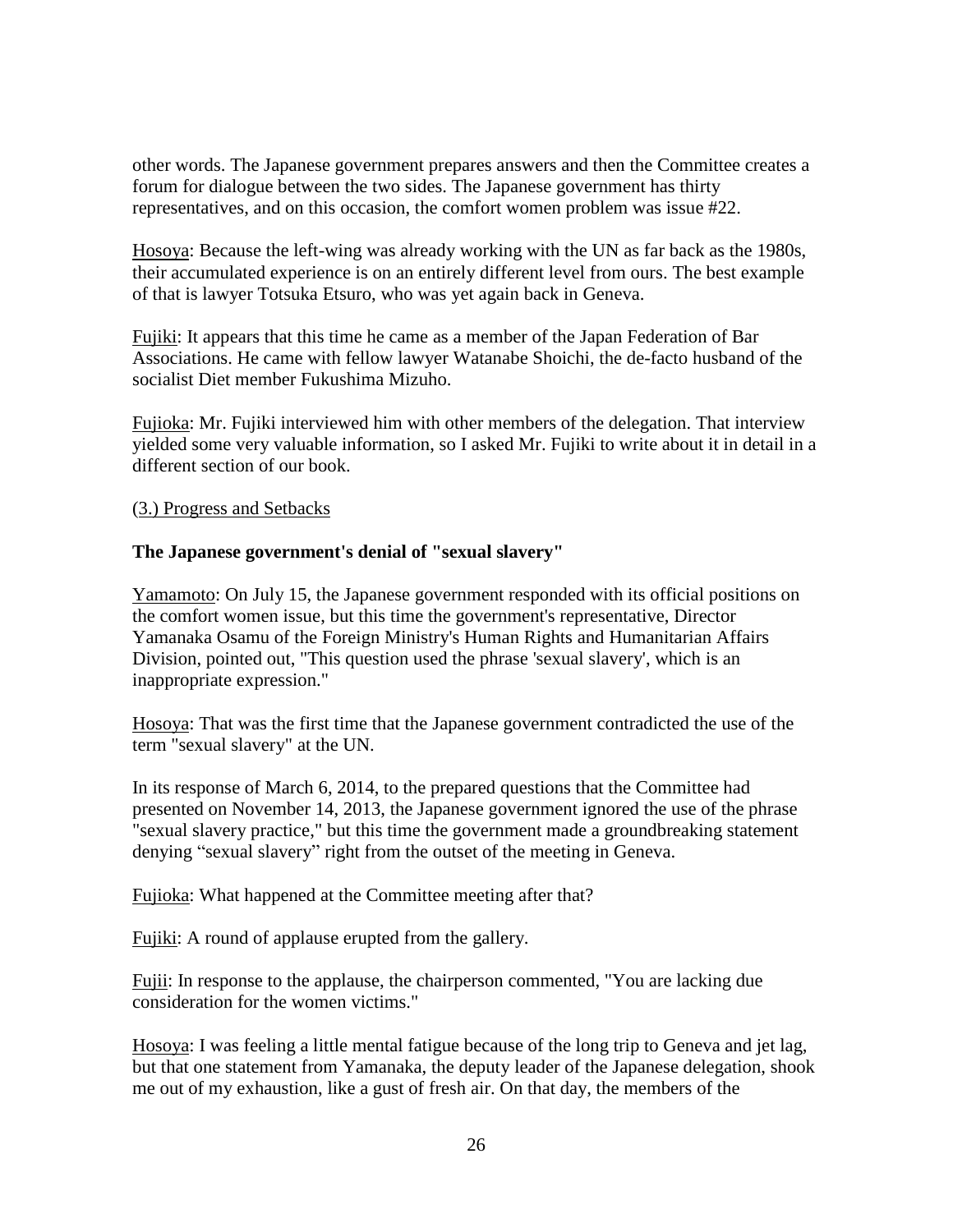Committee had nothing to say about his statement. Though they were quick to register their vehement disagreement the next day, the 16th, it ended in an anticlimax. It was a very important declaration to make at the beginning of a meeting of the Committee, but that day the Committee members were silent, posing no rebuttal or questions. Ultimately, they looked like they were completely at a loss over how to respond to or interpret this sudden turn of events.



Each of our opponents was eagerly snapping photos at the meeting of the Human Rights Committee in Geneva. In fact, photography was prohibited.

Fujii: They were obviously taken aback. Even though they had an opportunity to make a counterargument in the afternoon of the first day, they only asked questions about "hate speech" and "domestic violence". They did not make a single remark on the comfort women issue.

Yamamoto: The Japanese government made that comment with the premise that, "Because the covenants are not applicable to issues predating their ratification, the meetings of the Human Rights Committee are not an appropriate venue to be discussing the comfort women problem."

Hosoya: The next day, at the second meeting of the Committee, the only committee member who offered an objection was Ms. Majodina from South Africa. The member from South Africa was the one who I had been concerned about.

Fujii: She said, "It's about time that Japan fittingly described these victims as unwilling sexual slaves without using the euphemism of 'comfort women'."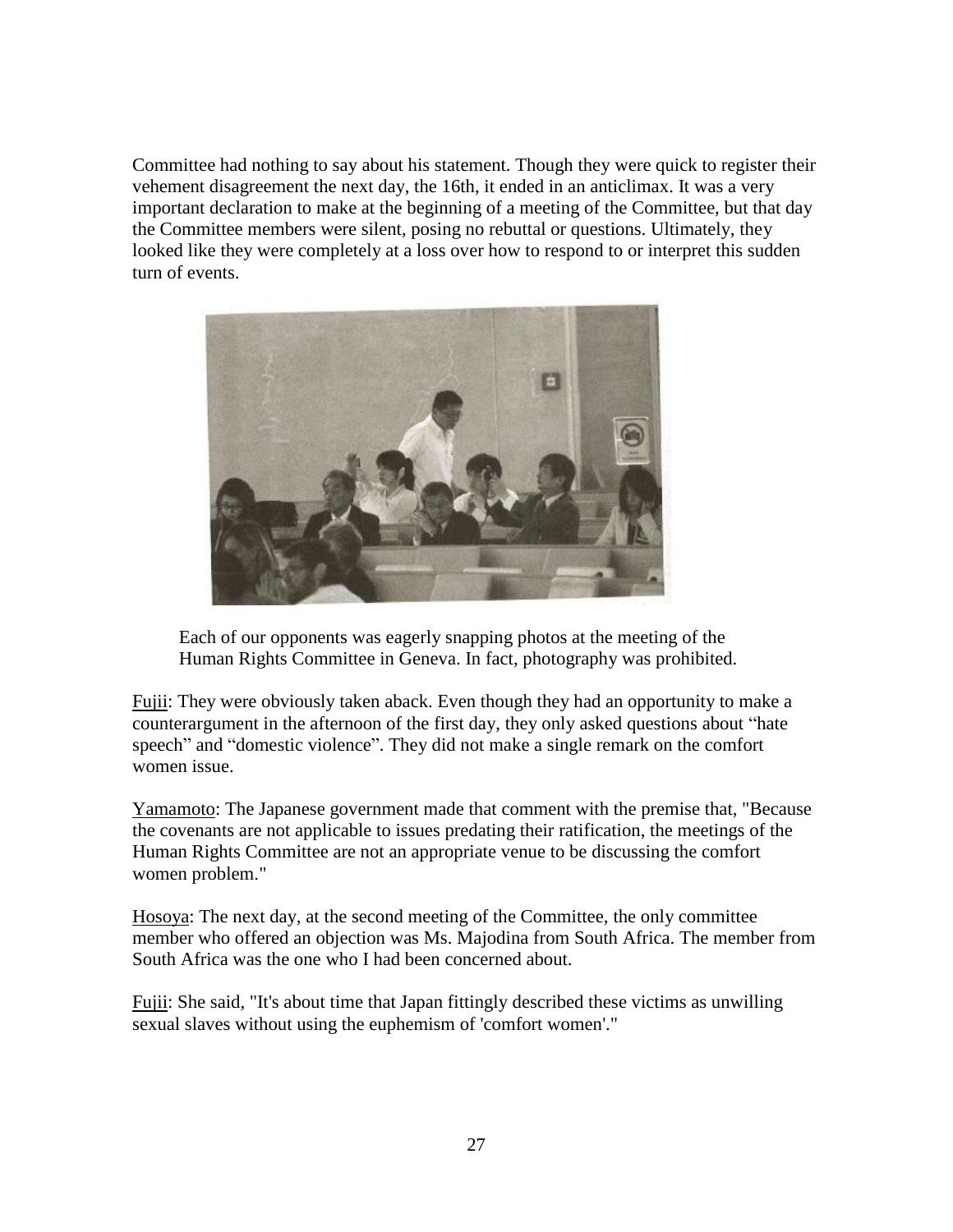Hosoya: However, Mr. Yamanaka firmly reaffirmed: "The term 'sexual slavery' is not appropriate." The Japanese government had again disavowed the term "sexual slavery". This time, the government was not backing down.

Ms. Majodina challenged Mr. Yamanaka's statement and said, "In the Kono Statement of 1993, the Japanese government admitted the historical fact of a comfort women system based on forced recruitment by Japanese authorities and said it would learn from the lessons of history. Now, twenty years later, the first lesson the Japanese government should learn from history is that the appropriate term to describe these women is "sex slaves" rather than the euphemistic 'comfort women'."

Beforehand, we had given her leaflets expressing our opinion that the comfort women were not sex slaves, but all had truly fallen on deaf ears. Still, she gave a surprisingly powerful speech for a woman nearly seventy years old.

Fujii: And yet, the day before she made no attempt to refute the statement expressed by Mr. Yamanaka, the deputy leader of the Japanese delegation, denouncing the term "sexual slavery". It looked as if she was reading from a script and trying to make it sound convincing.

Hosoya: Mr. Yamanaka reiterated the view that he had voiced the day before and added that even the investigation accompanying the Kono Statement did not corroborate claims that Japan's military had engaged in the forcible recruitment of comfort women. Thus, he reaffirmed his previous statement that "sexual slavery" was an inappropriate expression.

Fujii: I think that the Japanese government gave a fairly comprehensive answer, but I can't say whether or not we got through to the committee members.

### *"Sexual slavery an inappropriate expression", says representative of Japanese government at UN – From the Sankei Shimbun, July 16*

*On July 15, during the meeting of the Human Rights Committee convening that day at the UN's European headquarters in Geneva, Switzerland, the representatives of the Japanese government declared their opinion that the term "sexual slavery" was an "inappropriate" way of describing the comfort women system. It is very atypical of the Japanese government to deny the term "sexual slavery" in a public venue. Yamanaka Osamu, the Director of the Foreign Ministry's Human Rights and Humanitarian Affairs Division, was answering questions posed to him by the Human Rights Committee in his capacity as a member of the Japanese government's delegation. When Yamanaka made reference to a question that the Committee had posed during its last investigation of Japan in 2008, he stated, "I will point out that this question used the inappropriate expression 'sexual slavery practice'." His statement was not expressly written in the answers that were publicly released in advance. The term "sexual slavery" was sanctioned in the Coomaraswamy Report of February, 1996. Since then, the term has been used in the 2013 concluding observations of the UN Committee against Torture,*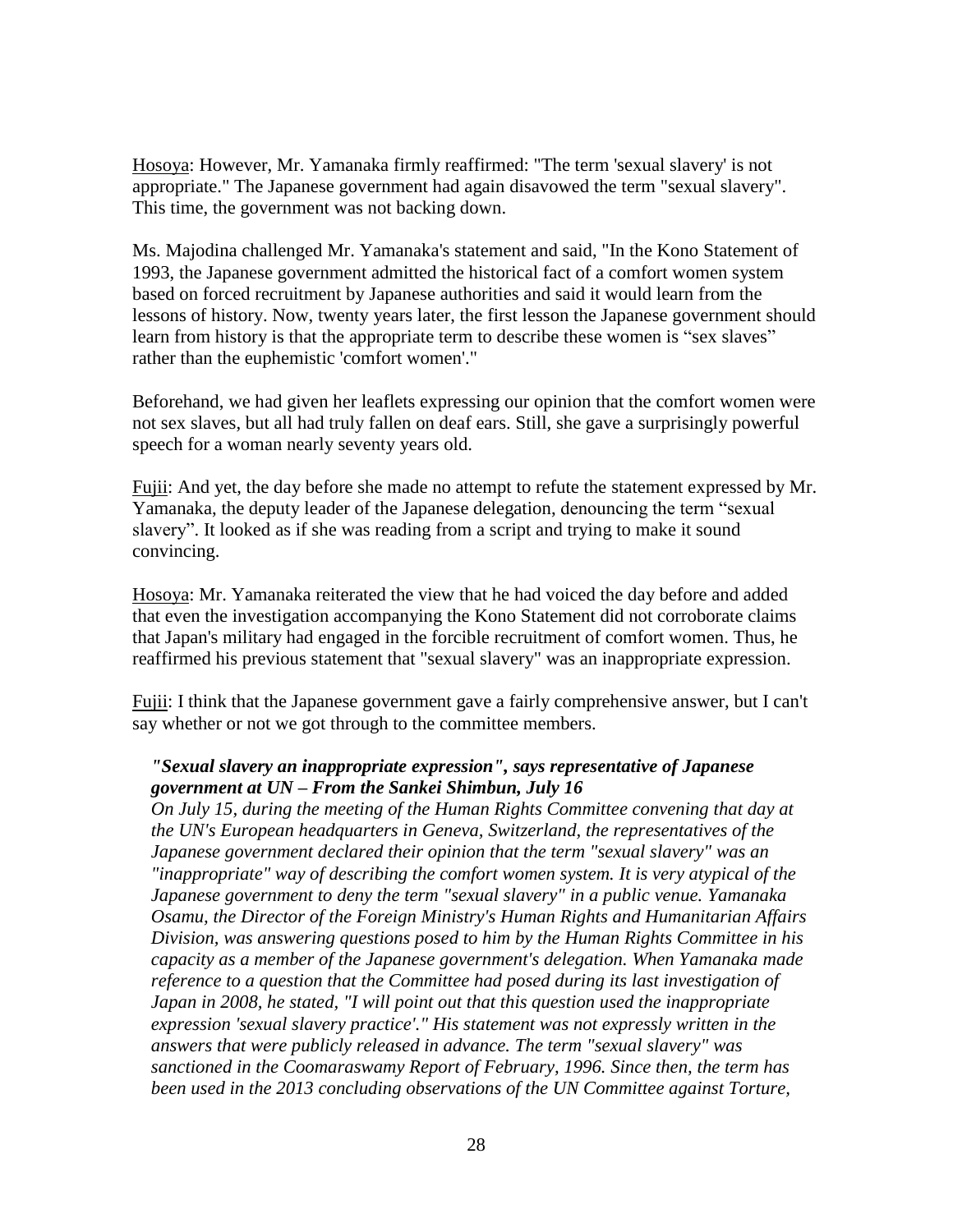*and has also appeared in other places, such as the statues and monuments in the United States dedicated to the comfort women. In March of this year, Vice Foreign Affairs Minister Mitsuya Norio told the Upper House Cabinet Committee that, "Because we have seen printed statements from UN bodies such as the Human Rights Council that are based on historical misconceptions of the comfort women problem, we have been lodging appropriate protests." He also made clear that the Japanese government had expressed its viewpoint to the UN in 2006. The Human Rights Committee is a treaty body that regularly investigates the compliance of various countries with the human rights treaties that they have signed, such as treaty provisions relating to freedom of expression and the abolition of torture and cruel punishments. It compiles reports on its concluding observations that include its recommendations to national governments. It is not directly affiliated with the Human Rights Council, a subsidiary of the UN General Assembly.*

#### **Our debate with Ms. Majodina**

Yamamoto: Even though we asked her, "What is the definition of sexual slavery?" she did not answer. It seemed like she was saying, "It is what it is."



Fujiki: She kept telling us to check the laws on slavery.

In this photo, members of our delegation ask committee member Ms. Majodina about the evidence for sexual slavery at the end of the meeting of the UN Human Rights Committee.

Fujioka: What sort of woman is Ms. Majodina?

Hosoya: According to the UN website, she was born on September 13, 1944, and majored in psychology at the University of South Africa. She received her master's degree at the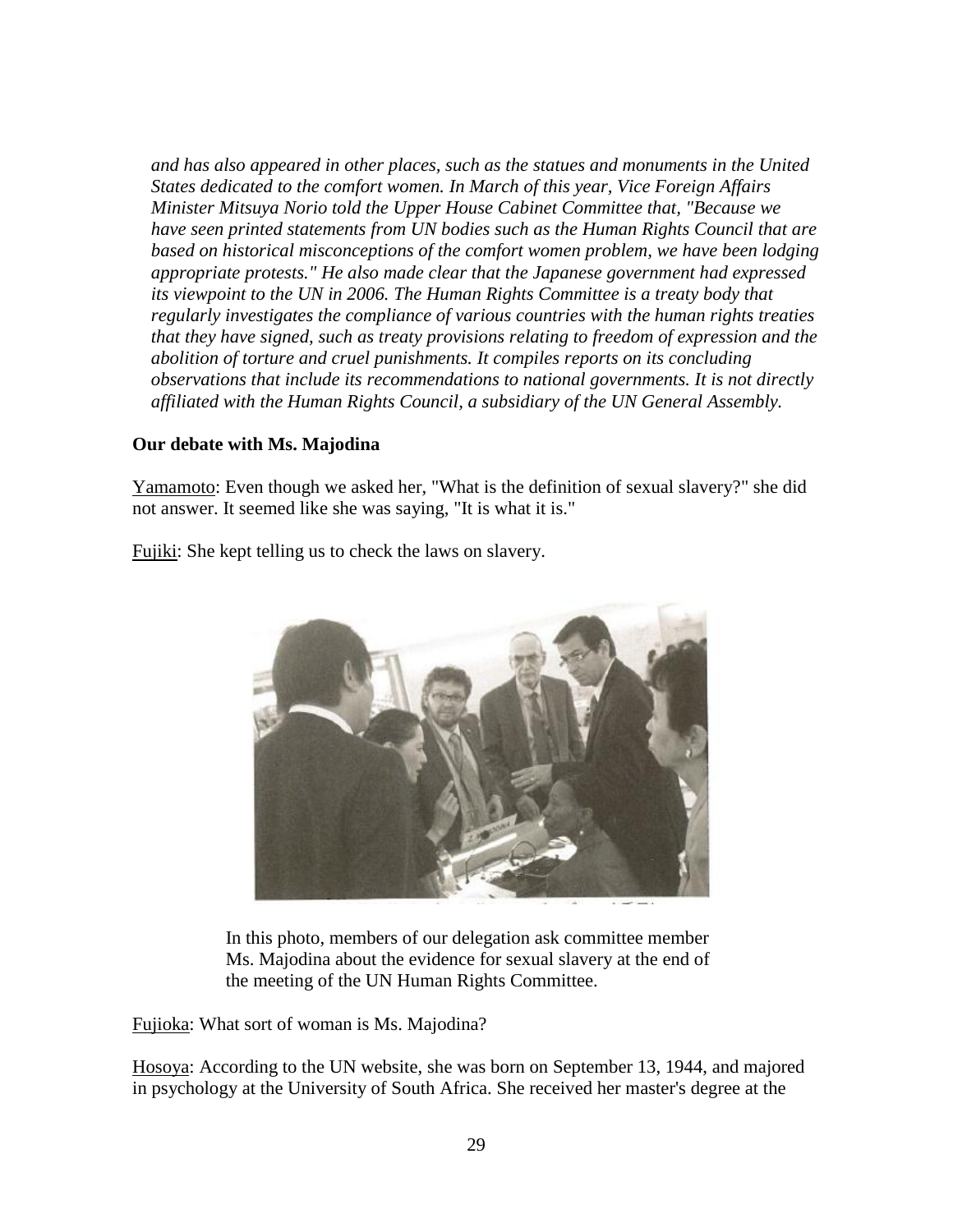University of London and her PhD at the University of Cape Town, and she has done human rights work with the UN and other organizations. However, she does not appear to be a lawyer or a scholar of Asian or Japanese studies.

Fujiki: During the break, we tried to get her to disclose her evidence concerning "sexual slavery," but all she would say in response was, "There is a lot of evidence," and "These are well-known facts." She never concretely addressed the grounds for her beliefs.

Fujii: Mr. Mera asked her, "You claim that they were slaves, but were they not paid?" She answered, "The issue is that they were subject to slavery-like conditions, not that they received payment," and refused to hear a follow-up question. The Slavery Convention contains no provisions relating to "slavery-like conditions," and I find it unlikely that the committee member was even familiar with what is written in the Convention. It seems that she was under pressure at the meeting and just impulsively threw out the question.

Fujiki: It is doubtful that she had any familiarity with either Asia or Japan, and certainly not the complex social, historical, and international elements of the comfort women problem. It is very strange that, in spite of this, she was still able to hold such a strongly critical view of Japan.

Fujioka: As was explained a little earlier, Ms. Majodina was not representing South Africa.

Hosoya: That's right, Ms. Majodina does not represent South Africa. The committee members have authority deriving from their qualifications as professors or scholars, but they do not serve on the Committee as representatives of any nation's government. Therefore, Ms. Majodina's statements represent her own personal principles, not the opinion of South Africa.

## **Hate speech as a second comfort woman problem**

Yamamoto: This time, for instance, the most striking issue was the report on "hate speech".

Human Rights Now, one of the participating NGOs, has been active for some time, and is now making hate speech one of its main issues alongside the comfort women problem and opposition to nuclear power plants, constitutional revision, and the State Secrecy Law.

Its report on hate speech starts with the description, "The 'Zainichi Koreans' are the descendants of people who were forcibly moved to Japan." The report maintained this lie without any evidence of shame.

Fujii: It's perhaps not so hard to understand when you consider it was information from the Counter-Racist Action Collective, which is opposed to the right-wing Association of Citizens against the Special Privileges of Koreans in Japan (known as the *Zaitokukai* in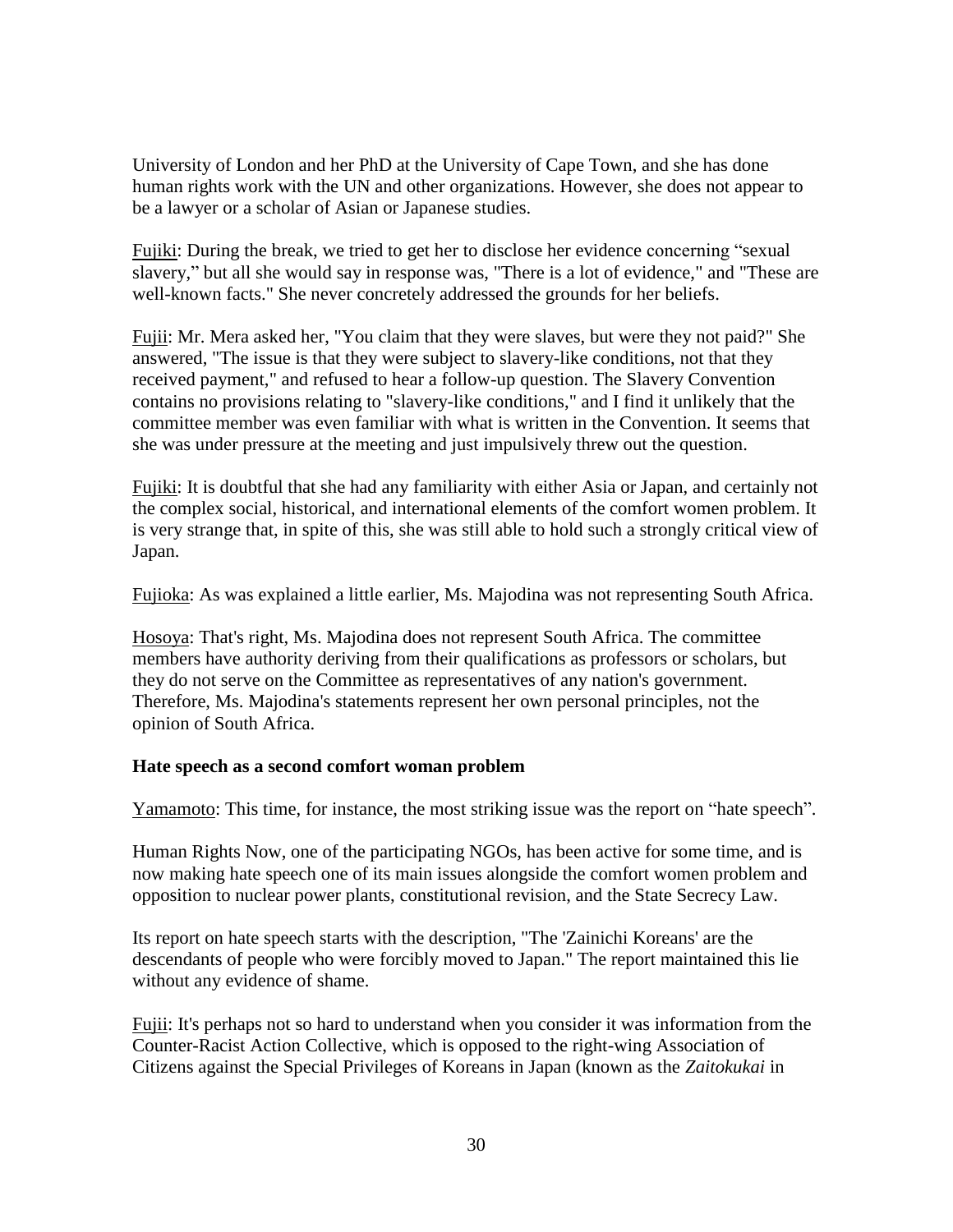Japanese). Thus, the UN committees are being entirely fed information that claims, "In recent years, anti-foreigner sentiment and hate speech in Japan has been on the rise."

Yamamoto: The Zaitokukai has certainly used toxic language on occasion, so it's fine to criticize them. Nonetheless, they actually have legitimate goals such as eradicating crime by foreigners and preventing foreigners from abusing the social security system, and that they be properly registered with the police as required by Japanese law.

Despite this, the report delivered to the UN claimed that, "The purpose of the Zaitokukai's rallies is to promote hate speech." The report also refers to Japan's history of discrimination and persecution, including the so-called "policy of forcing Koreans to adopt Japanese names". It even mentions the massacres of ethnic Koreans in the aftermath of the 1923 Kanto Earthquake, claiming that, "It was racism towards ethnic Koreans in Japan that led to each of these massacres." Amazingly, the English-language title even used the word "genocide"!

Fujioka: As Ms. Yamamoto indicated in her earlier comments, newspapers, especially the *Asahi Shimbun*, disseminate stories on subjects like the rising sales of "hateful" books with "anti-Chinese and anti-Korean" themes, and thus generate plenty of sources of information to be brought to the UN.

Fujii: The structure exactly mirrors that of the comfort women problem. At a J1 League [soccer] match in Saitama Stadium, a banner reading "Japanese only" sparked controversy. Even that incident was included in the report! It's fair to say that a collusive relationship exists between the left-wing media and the NGOs.

Yamamoto: These news stories are, in fact, anti-Japanese racism masquerading as "anti-racism," but that's exactly the kind of information that gets put to use at the United Nations. The number of similar reports presented to the UN are enough to fill volumes.

The members of the Human Rights Committee, who have never been to Japan even once, mistakenly believe that anti-foreigner agitation is commonplace in Japan.

Hosoya: We need to pay special attention to Third World countries.

Yamamoto: And what we need to be even more wary of is when they start saying that criticism of the comfort women is itself a form of hate speech that needs to be legally restricted. If that argument is accepted, even legitimate criticism will become impossible. A sort of language policing is already happening now.

#### **The Committee's non-binding concluding observations**

Fujioka: In its concluding observations, the Committee disregarded the objections of the Japanese government and parroted its affirmation that the comfort women were "sex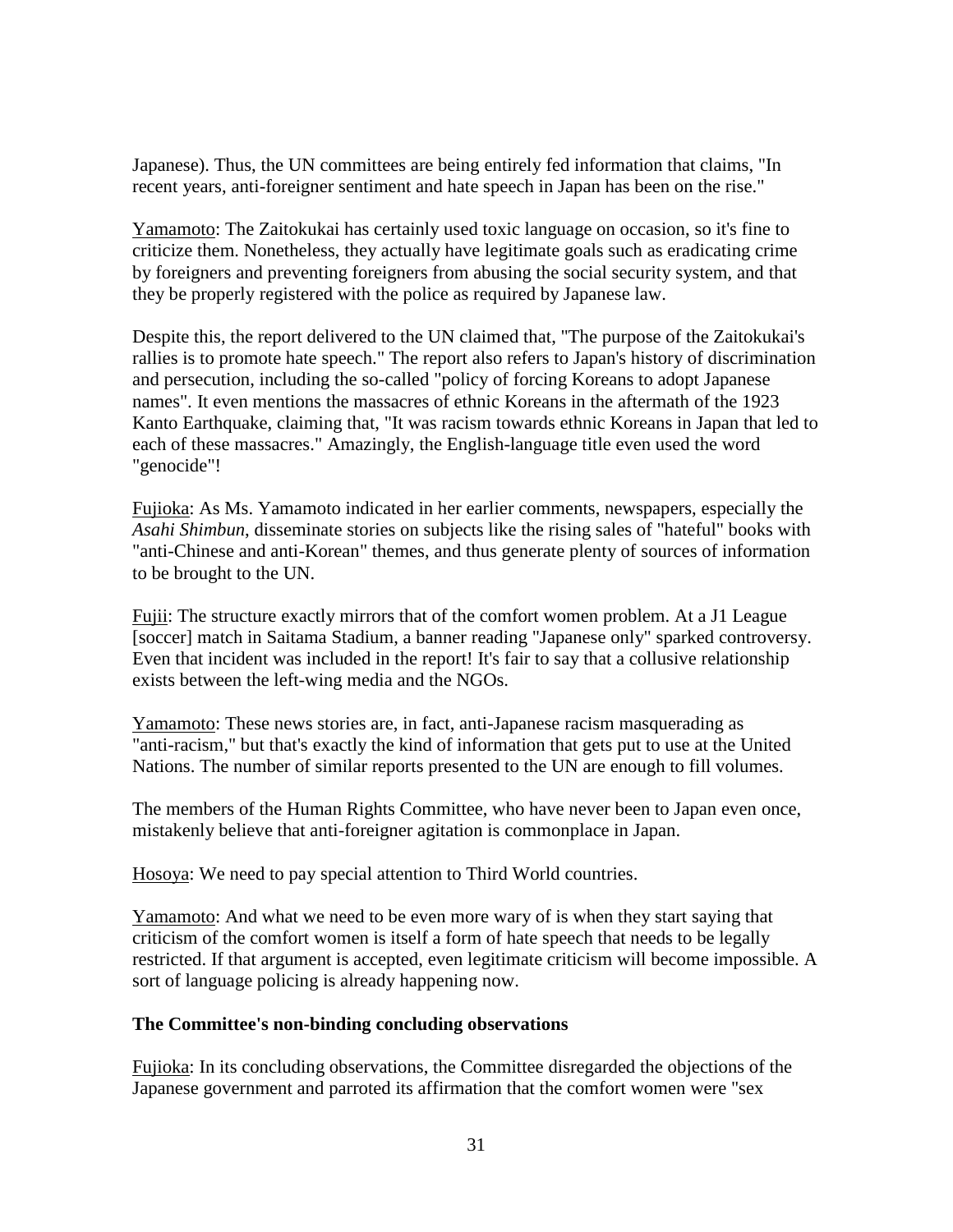slaves". The Committee recommended "the expression of a public apology and official recognition of the responsibility of the State party" as well as "full reparation" to former comfort women. What is the significance of these recommendations and how should Japan address them?

Hosoya: The UN's recommendations were given coverage by both the *Asahi Shimbun* and the Japan Broadcasting Corporation.

Fujioka: How does the UN enforce its so-called "recommendations"?

Sekino: Everything that was emphasized in the recommendations and even the affirmation of "sexual slavery" was the fruit of lobbying both inside and outside Japan since the 1990s and fervent appeals at the Human Rights Committee and the former UN Commission on Human Rights to take up the comfort women problem. Clearly, the conservatives' response was not enough to match their enthusiasm. I said it before and I'll say it again: we were negligent.

Fujiki: By its very nature, the role of the Human Rights Committee is to conclude that all kinds of human rights violations are taking (from left) Mr. Sekino and Mr. Fujioka. place right now, but its conclusion doesn't automatically become the collective will of the United Nations or the international community.



Fujii: Japan has a deep-rooted faith in the United Nations.

Yamamoto: That may be why Japanese people are surprised when recommendations of this sort are released.

## **The price of having ignored the Coomaraswamy Report**

Fujioka: The Coomaraswamy Report was truly preposterous. It was not legally binding, and the Commission on Human Rights approved it only with the words "take note," the weakest endorsement possible.

Fujii: Would Mr. Fujioka have used the same words?

Fujioka: Even so, it led ultimately to a congressional resolution passed in the United States in 2007. The Coomaraswamy Report remains available on the UN homepage.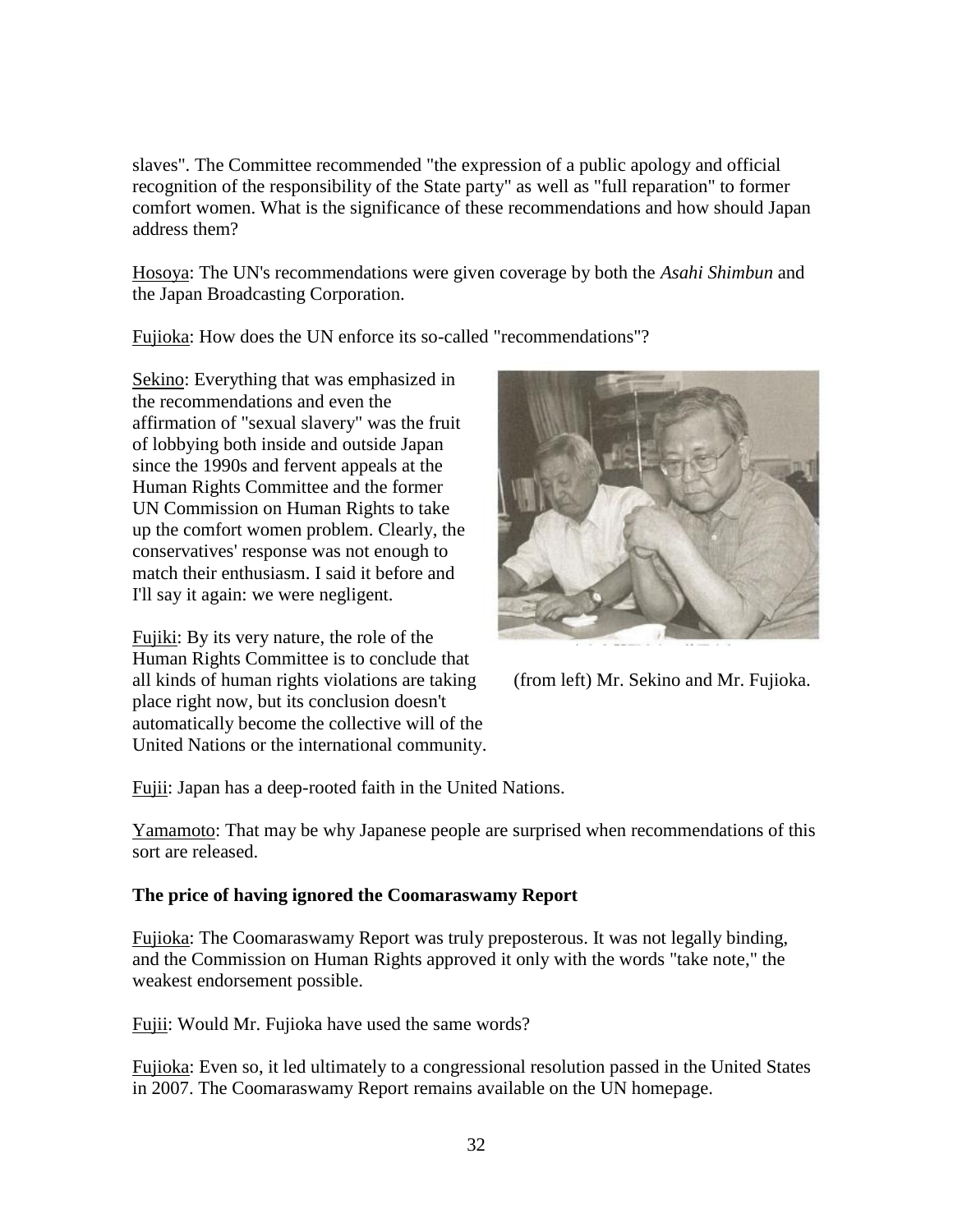Fujii: So the report had a powerful influence, even if it wasn't legally binding.

Fujioka: It means that you need the UN's stamp of approval. That's all you need to do to instantly spread your message to the far corners of the Earth. It's just like Mr. Totsuka said, one or two years of UN activism isn't enough. It takes five years for things to take shape, and that's how Mr. Totsuka said he entrenched the use of the term "sex slaves".

In an interview for the newspaper *Sekai Nippo*, lawyer Totsuka Etsuro boasted, "I was the one who designated them as 'sex slaves'." Mr. Totsuka took advantage of his affiliation with a UN NGO in order to attend nearly twenty UN meetings and tenaciously appeal to the Commission on Human Rights to issue recommendations on the comfort women problem. Mr. Totsuka distributed Yoshida Seiji's tales in the English language and introduced the world to his own translation of the word *ianfu* [comfort woman] as "sex slave".

Yoshida Seiji's testimony provided the 1996 Coomaraswamy Report with the "evidence of sexual slavery" it wanted. According to the Coomaraswamy Report, "the wartime experiences of one raider, Yoshida Seiji, are recorded in his book, in which he confesses to having been part of slave raids in which, among other Koreans, as many as 1,000 women were obtained for 'comfort women' duties under the National Labour Service Association as part of the National General Mobilization Law."

Yoshida's account was quoted numerous times throughout the Coomaraswamy Report. In other words, there was nothing else that supported the claim of "sexual slavery". These were just the stories of former comfort women. On the basis of such stories, the report recommended that the Japanese government accept legal responsibility for its involvement in sexual enslavement and pay individual compensation.

Furthermore, the Japanese government's reaction to the report was simply baffling. Initially, the Foreign Ministry did present a forty-page rebuttal to the Coomaraswamy Report. However, the rebuttal was inexplicably withdrawn and later replaced with a token half-page rejoinder. The details of what happened are still obscure. At that time, the prime minister was Murayama Tomiichi and the foreign minister was Kono Yohei.

At any rate, the fact is that it was a Japanese person who coined the term "sex slaves" and then sold it to the world. The Foreign Ministry neglected the problem and failed to proffer a rebuttal to the charges, which certainly was the main reason the comfort women problem became an established reality internationally.

#### **Were the concluding observations prepared in advance?**

Fujioka: The Committee's concluding observations were supposed to have come out on the 25th, but they were ultimately released earlier than anticipated on the 24th. In addition, they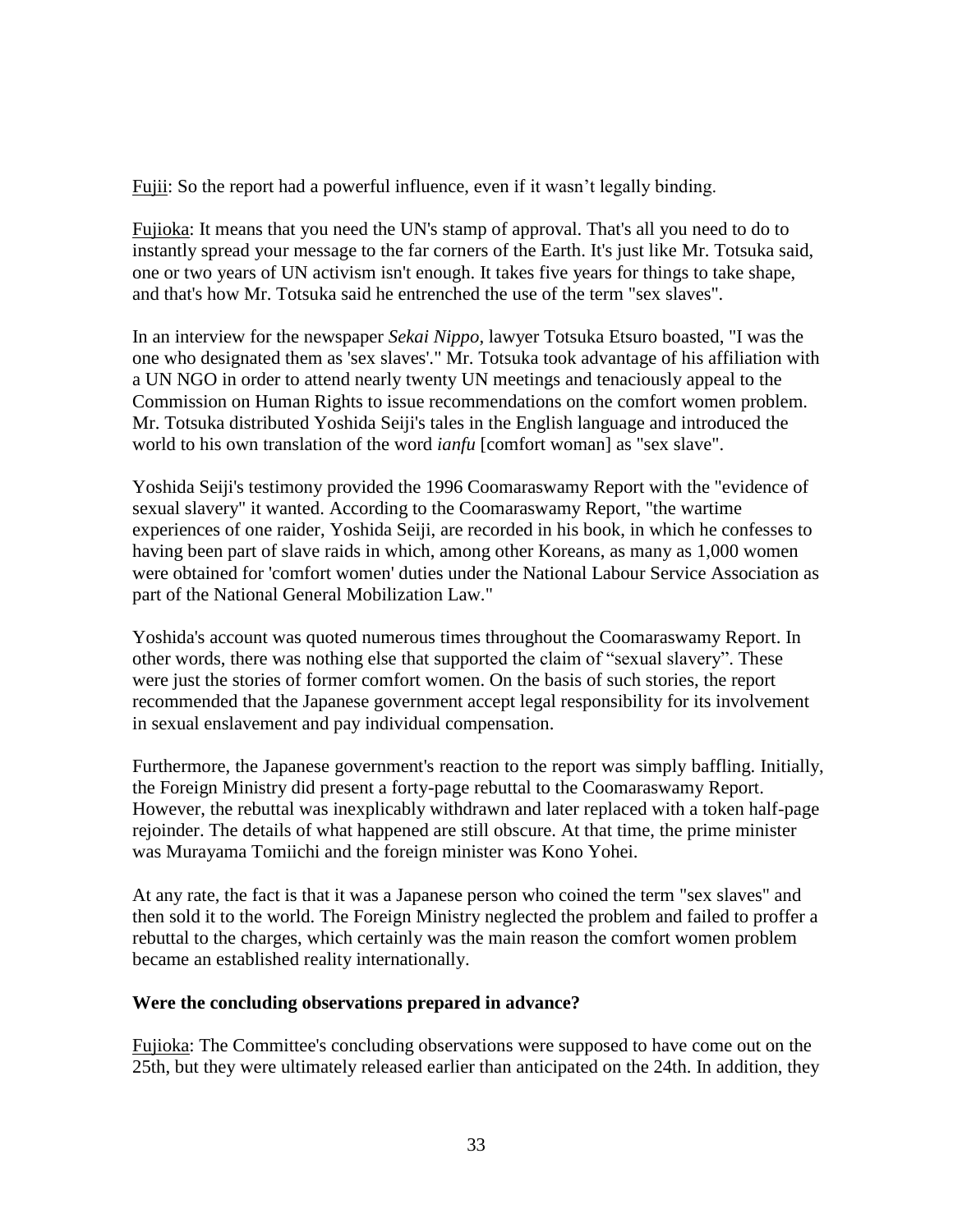were released in a provisional, non-edited form. They were basically unfinished, in other words.

Hosoya: The Committee's report did not even include the full minutes of its meetings. The minutes omitted Mr. Yamanaka's statement, and yet they put together their concluding observations anyway. The committee members did not contest Yamanaka's statement, and so if that fact had gotten out, the chairperson would have lost his job. It would have been a big problem for them to record the Japanese government's denial of "sexual slavery" without alteration.

Fujii: So maybe their concluding observations were pre-determined conclusions.

Fujioka: They had already made up their minds prior to the deliberation.

Hosoya: So their planned release date on the 25th was moved up.

Fujii: Perhaps because things did not go according to their script this time, they put out something that would be easy for the Japanese media to use. I can't help but think that they had some malicious intent to use their report to influence public opinion.

## (4.) A First Step Towards Filling the "Twenty-Two Year Gap" – The Significance of the UN Investigative Delegation and Our Future Tasks

## **From defense to offense – It is Japan's human rights that are being violated**

Fujioka: Finally, would each of you please sum up the trip's achievements?

Yamamoto: One of the reasons that the comfort women problem has spread worldwide is the work carried out at the UN by left-wing civic organizations such as the Women's Active Museum on War and Peace. Their views are reflected in the UN reports.

Likewise, when these UN recommendations and left-wing reports appear before Japan's local governments, they are accepted as established facts about the comfort women issue. We have gained recognition of the problems facing us today and want to find a way to solve them.

Fujii: Left-wing activists brought the comfort women problem before the UN, and by exploiting the reports and recommendations for improvement that the UN released, they spread the problem, not only across Japan, but also overseas. In the end, a resolution on the comfort women was passed by the US House of Representatives, and Koreans are using this as a pretext to construct comfort women statues in the United States. However, conservatives knew nothing about the UN. I was astonished by what was going on.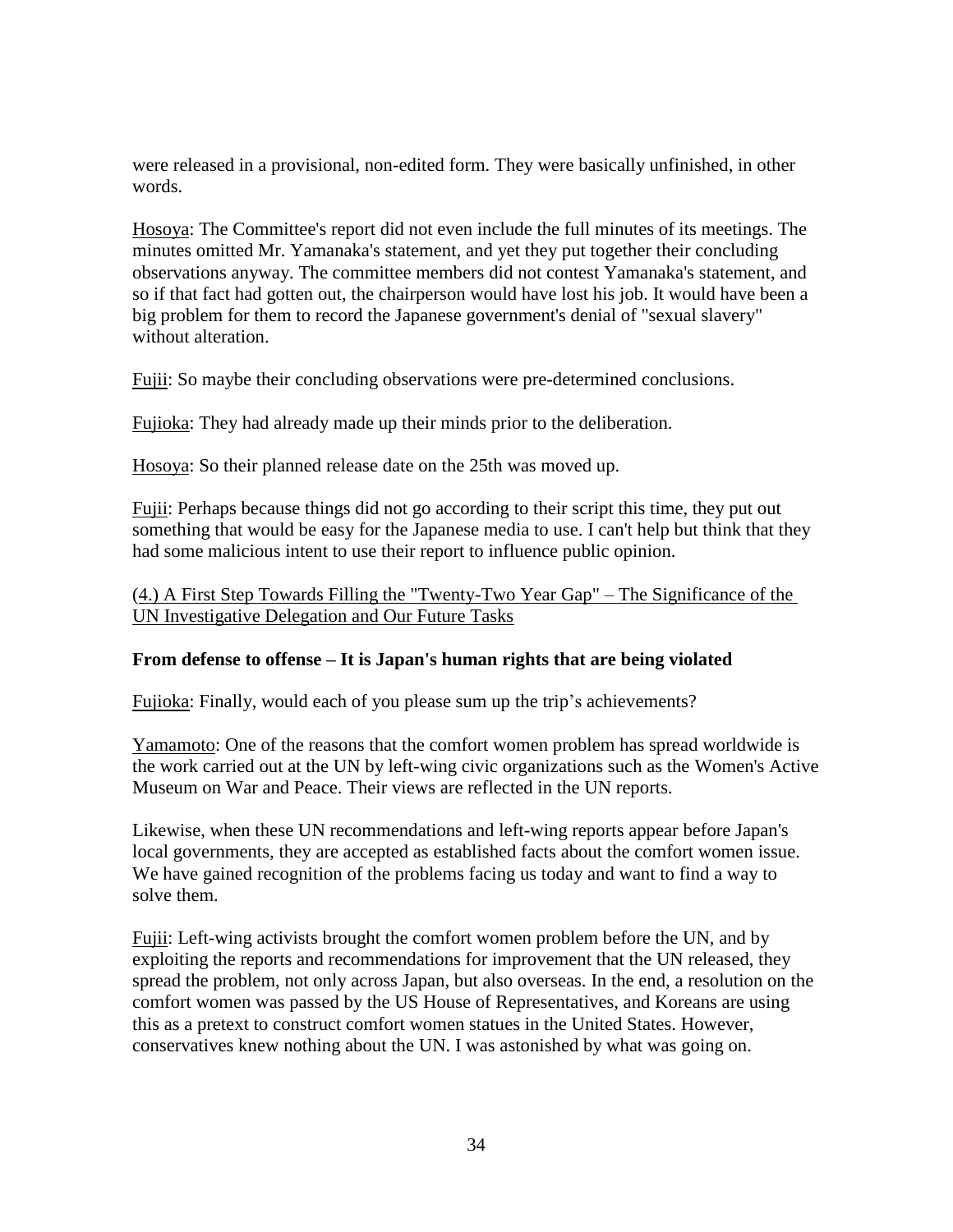They are using the UN as a key source of input, as something like a positive feedback loop of malicious information. Though they may be our foes, their tactics are nonetheless brilliant. What's more, there is a new tendency in the comfort women controversy, in perfect tandem with the editorial line of the *Asahi Shimbun*, to say things like, "We should treat this as an issue of women's rights, even if there was no forced recruitment."



A meeting of the first UN investigative delegation. Planning our next move after having been refused access to the briefings.

Fujioka: Even as the *Asahi Shimbun* was scrutinizing its own reporting on the comfort women problem, its articles swapped out the phrase "forced recruitment" and instead said, "The heart of the comfort women problem is that the dignity of the women was trampled upon at the battlefront comfort stations."

Fujii: Yoshida Seiji's testimony seems to have already expended its usefulness to the left-wing. However, the lie of "forced recruitment" based on Yoshida's account still exists in the Coomaraswamy Report and other records, so we can't yet let our guard down.

Sekino: At any rate, the fact is that the anti-Japanese propaganda of the NGOs went unchallenged. I've described their philosophy as the "Four Don'ts": Don't verify, Don't compare with other cases, Don't examine the contrary evidence, and Don't gain a precise understanding of treaties or laws.

Fujiki: The meetings of UN committees were Chinese-style trials in absentia. They were show trials in which judgements were decided in advance.

Sekino: I see this as diplomatic warfare. The conservative camp will need to make equally extensive preparations in order to counter it.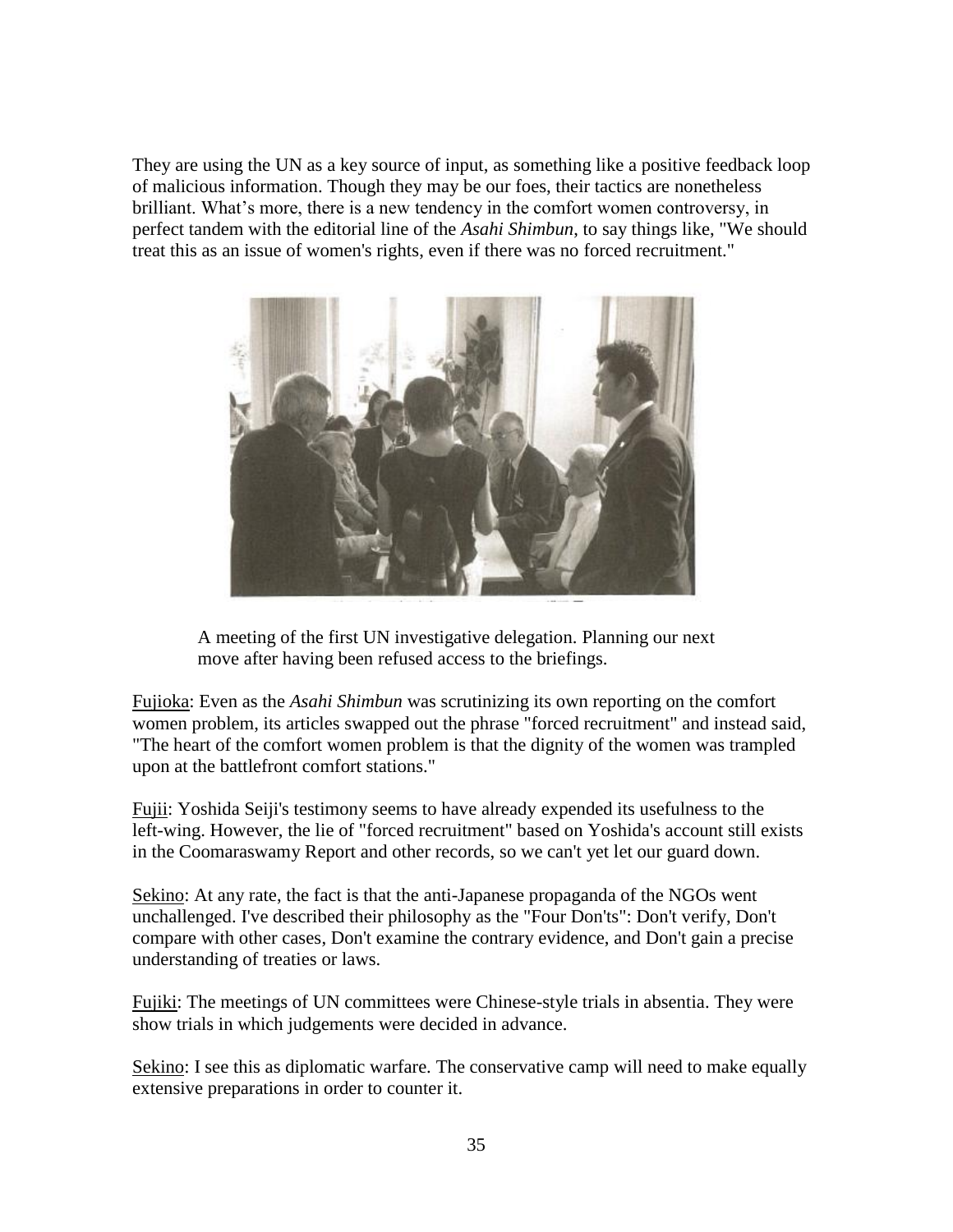Fujiki: We need to create an opinion paper of our own on human rights violations perpetrated by the UN.

Fujii: It should say that the global standing and human rights of the Japanese people were damaged by the false news articles printed in the *Asahi Shimbun*.

Fujioka: Wouldn't we just need to assemble clippings of some of the *Asahi*'s fabricated stories?

Yamamoto: Yes, and note that the human rights of the Japanese people are being violated.

Fujioka: The best defense is a good offense, right? I like where this is going.

Yamamoto: Perhaps we should also mention Korean hate speech against Japan. Or else we could ask for Korean prostitutes to be compensated since they are no longer able to ply their trade in Japan. Tell the UN that we are defending the human rights of the prostitutes! [laughs]

Fujiki: Tony told me that we should protest the comfort women statue in Glendale as being a violation of the human rights of Japanese people. It makes them feel sick.

Fujii: We'll have to draw up a written statement of our views.

Hosoya: Even so, I get the sense that we might take one step forward and two steps back. Naturally, the participation of our investigative delegation at UN meetings was a major milestone, but the left-wing will probably redouble their efforts from now on. Therefore, the conservative camp will need to stay on course, insofar as any failure to carry on our work will amount to a setback.

## **Attend meetings, write a report, and register as an NGO**

Fujii: Whatever their motives, the left-wing has "campaigned" at the UN for many years. On the other hand, though there were some voices on the conservative side who identified the UN problem and the problem of international opinion, until the dispatch of the investigative delegation, we never made an attempt to carry the fight abroad.

Yamamoto: I would like conservative Diet members to sit in on the meetings of the Human Rights Committee as well. In the name of "stopping hate speech," left-wing Diet member Arita Yoshifu announced well in advance that he would attend the August meeting of the Committee on the Elimination of Racial Discrimination alongside the Japanese-Korean activist Sin Sug-ok.